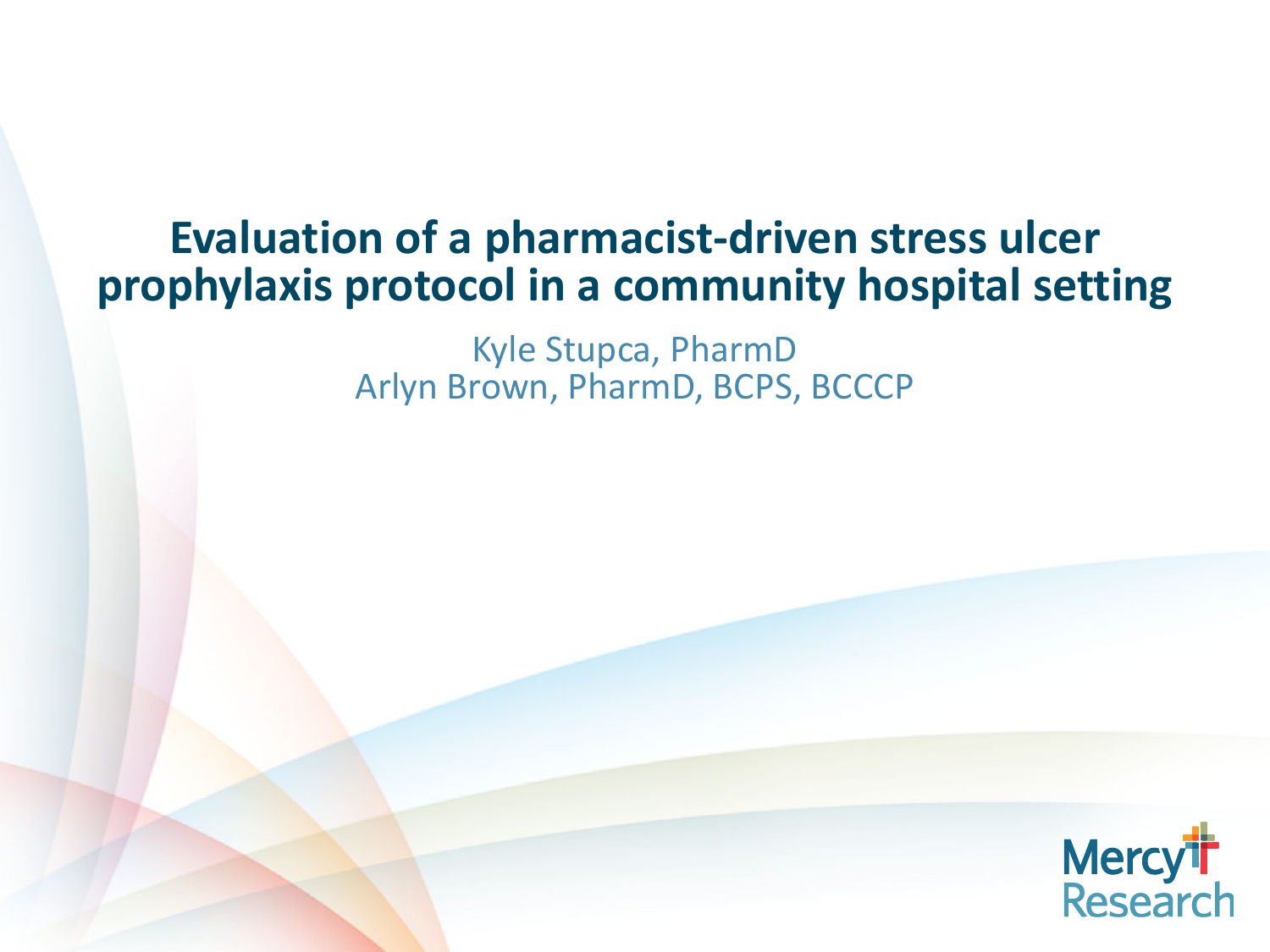### **Disclosures**

The speaker has no actual or potential conflict of interest in relation to this presentation

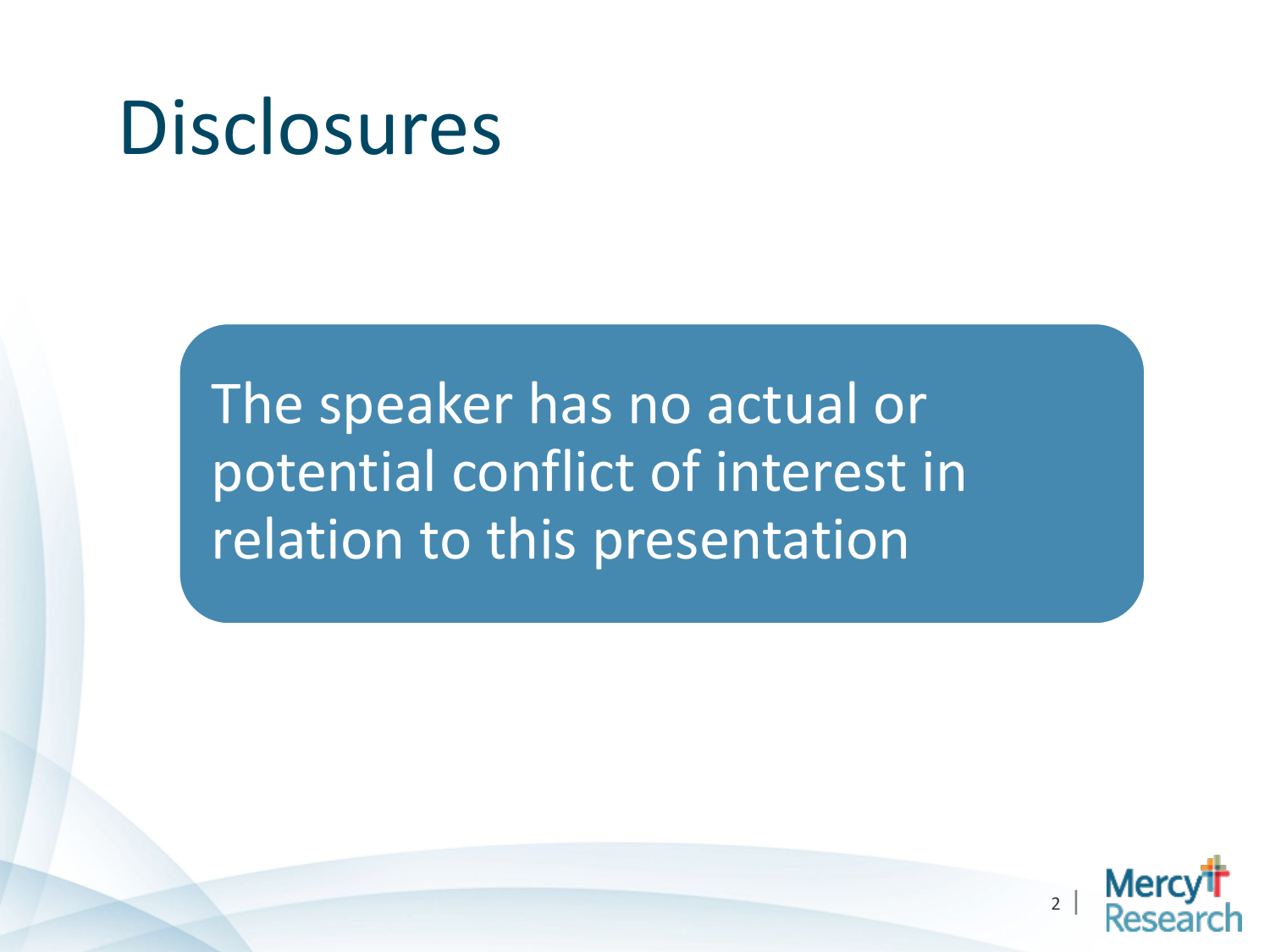## Learning Objective

• Recognize the impact of a pharmacist-driven stress ulcer prophylaxis discontinuation protocol on prescribing habits of acid suppressive therapy in a community hospital

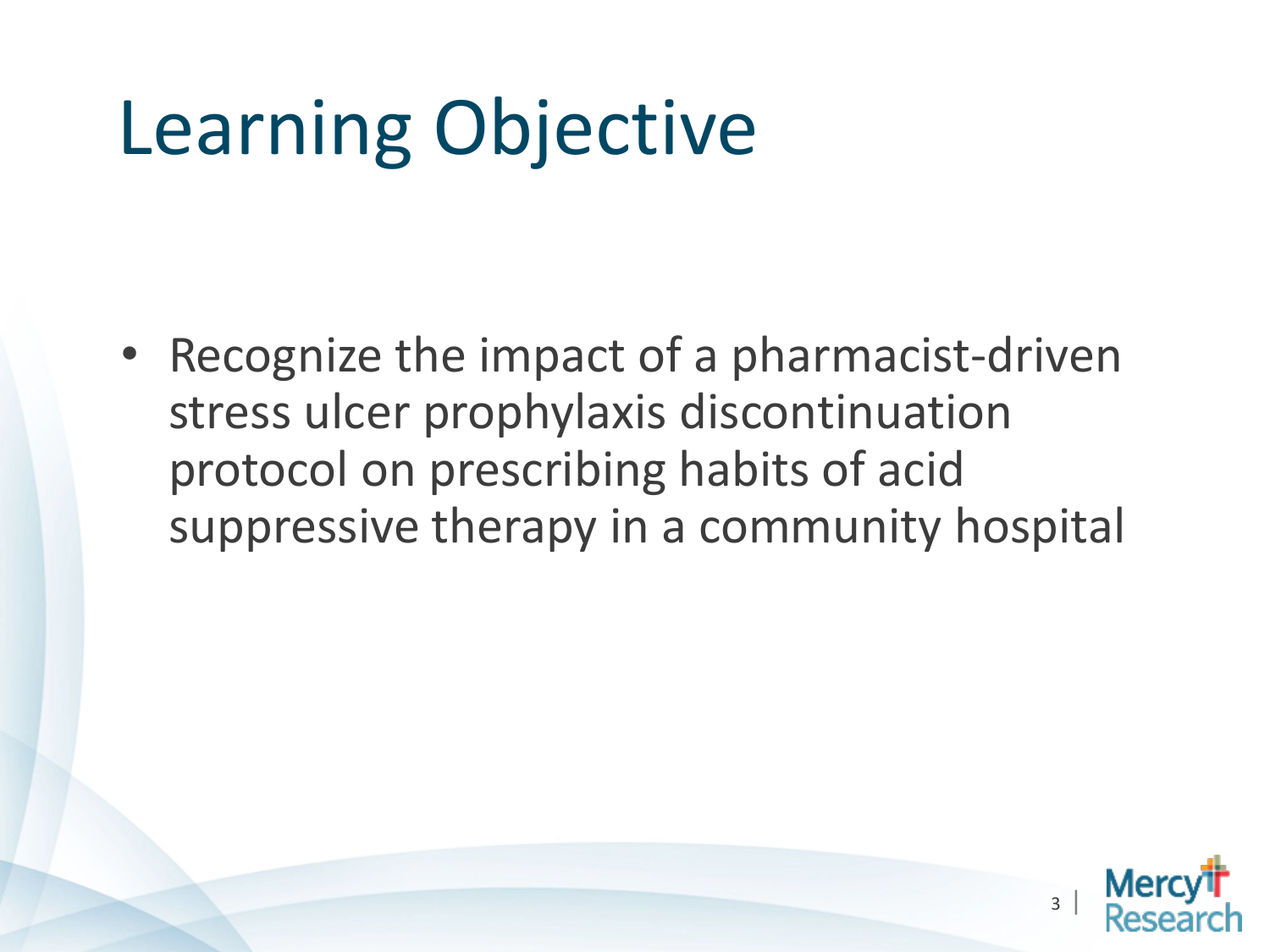### Mercy Hospital — Springfield, Missouri

- 886-bed acute care community hospital
- Level 1 adult trauma, STEMI, and burn center
- Level 2 pediatric trauma, and stroke center
- Fully integrated electronic health record system with computerized physician order entry



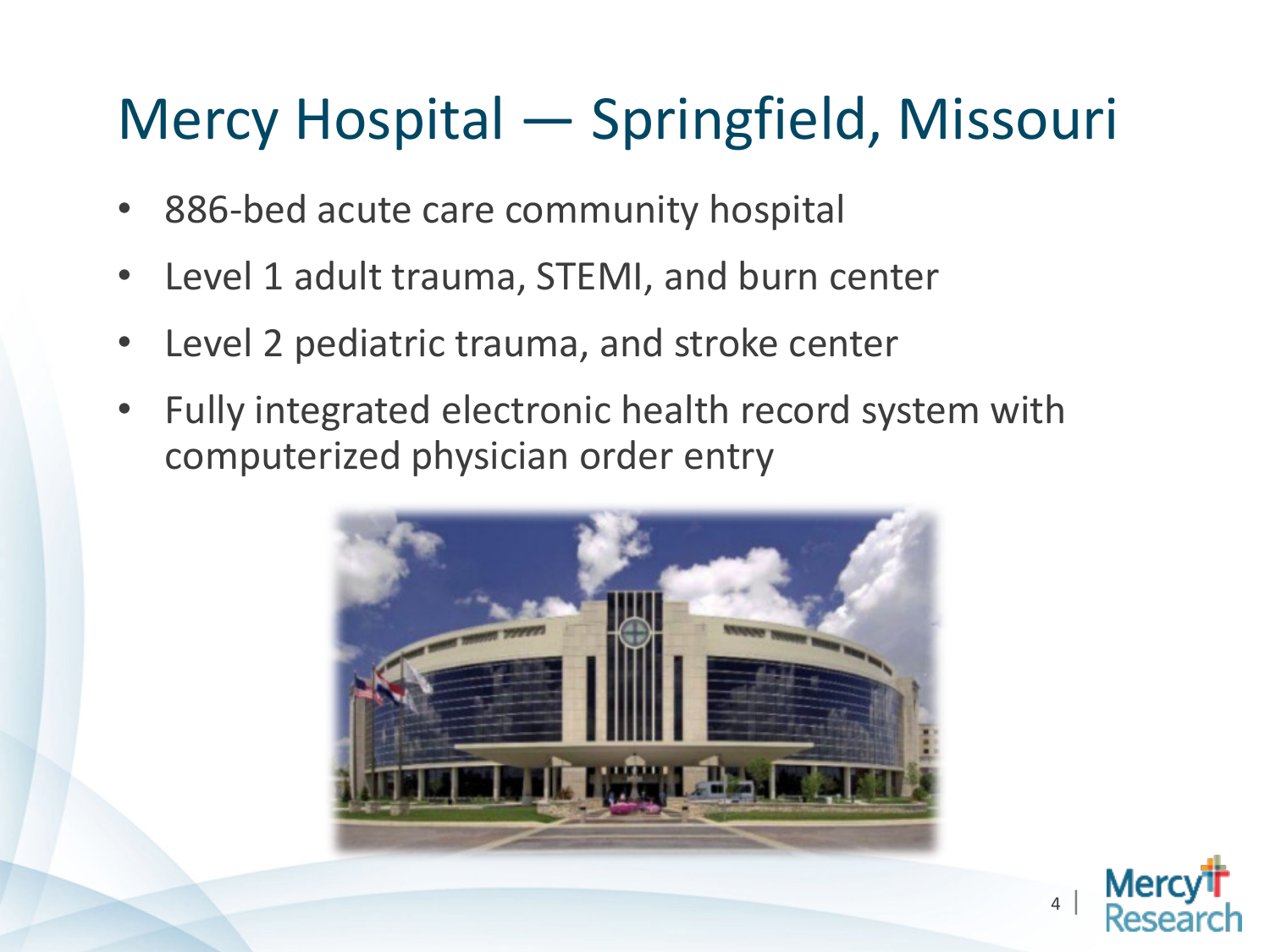#### **Stress-related mucosal disease**

- Acute, erosive gastritis ranging from stress-related injury to stress ulcers
- Reported incidence ranges from 75% to 100% in critically ill patients

#### **Stress ulceration**

 $\overline{5}$ 

**Mercy** 

- Deep mucosal damage penetrating the submucosa with high risk for bleeding
- Reported frequency of gastrointestinal bleeding is 2.6%

Stollman N, et al. *J Crit Care* 2005;20(1):35–45. Spirt MJ. *Clin Ther* 2004;26(2):197–213. Barletta JF, et al. *Crit Care Med.* 2016;44(7):1395-1405. Krag M, et al. *Intensive Care Med*. 2015; 41:833–845.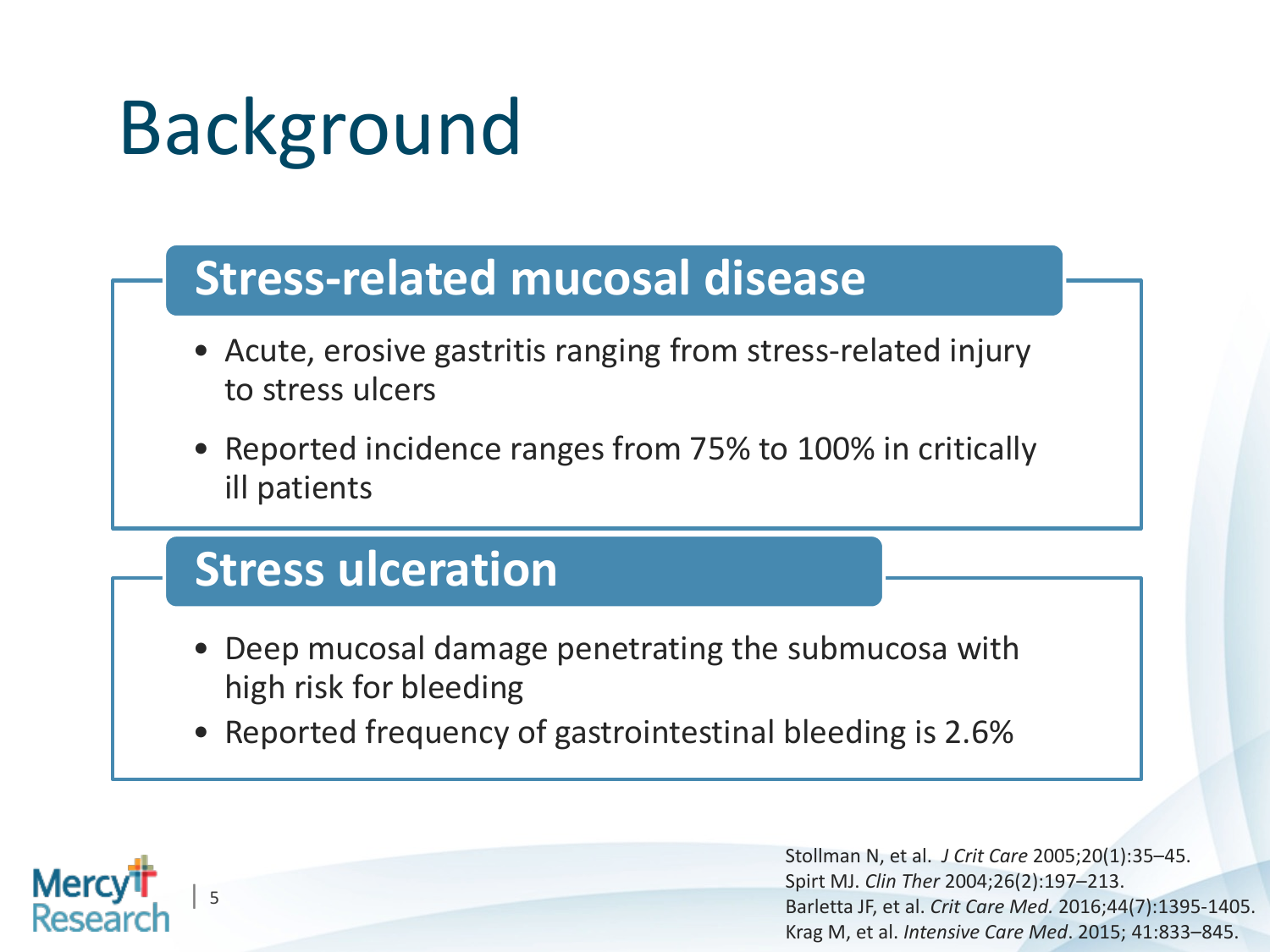### Background Pathophysiology

Hypoperfusion of the upper gastrointestinal mucosa

Increased hydrogen ions, oxygen radicals, and toxic substances

Mucosal damage and ulceration



Spirt MJ, et al. *Crit Care Nurse.* 2006;26(1):18–20, 22–28.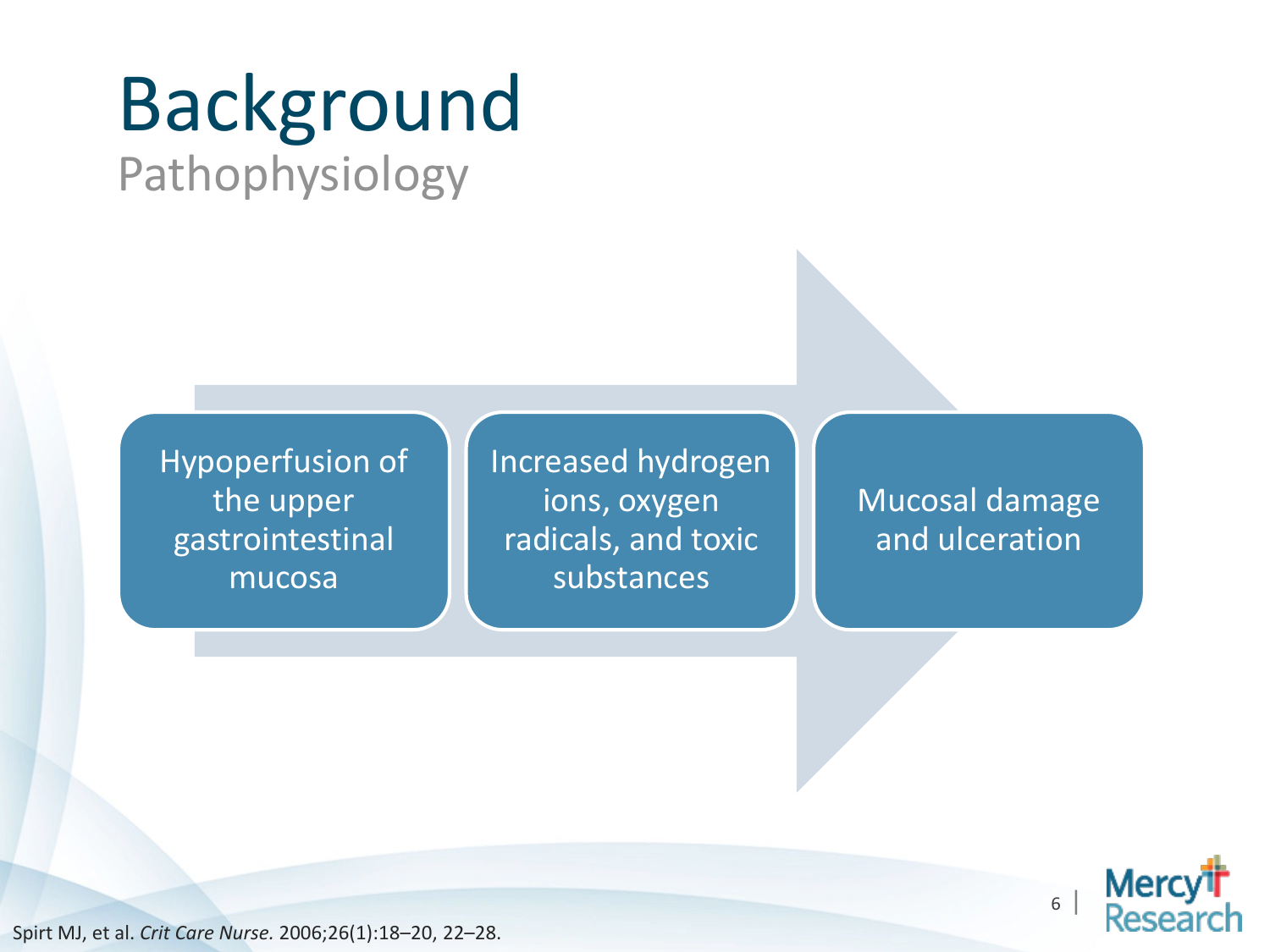Standard of Care for Stress Ulcer Prophylaxis

- Histamine-2 receptor antagonists (H2RA)
	- Competitive inhibition of histamine at H2 receptors of the gastric parietal cells, inhibiting gastric acid secretion
- Proton pump inhibitors (PPI)
	- Suppression of gastric acid secretion through inhibition of the parietal cell  $H^*/K^+$  ATP pump

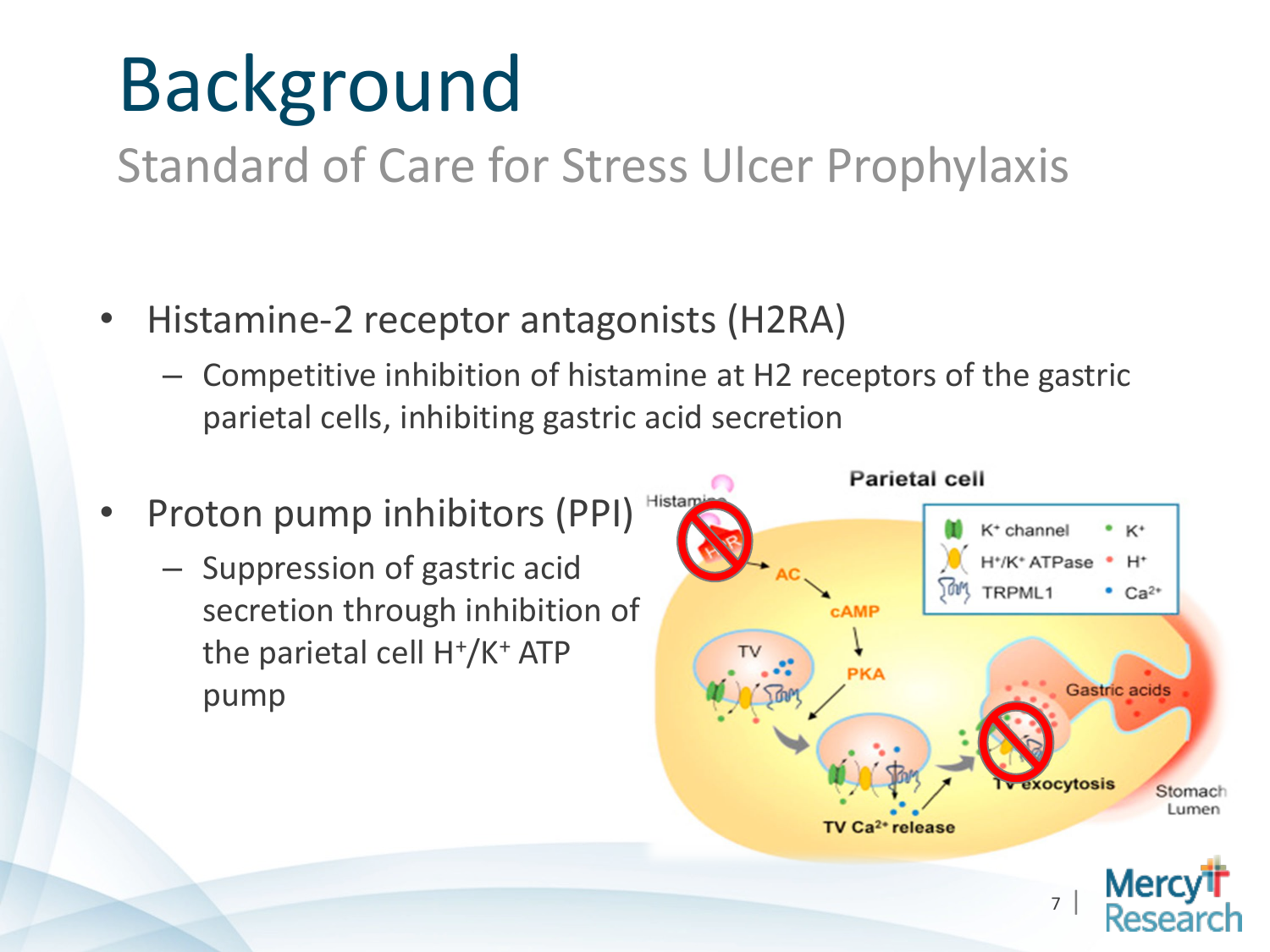Long Term Effects of Acid Suppressive Therapy

• Associated with nationally observed increases in rates of *Clostridioides difficile* and nosocomial pneumonia



- Additional risks associated with acid suppressive therapy:
	- Bone fractures
	- Hypomagnesia and vitamin deficiencies
	- Thrombocytopenia



Krag M, et al. *Intensive Care Med.* 2015; 41:833-845 Bavishi C, et al. *Aliment Pharmacol Ther.* 2011; 34:1269-1281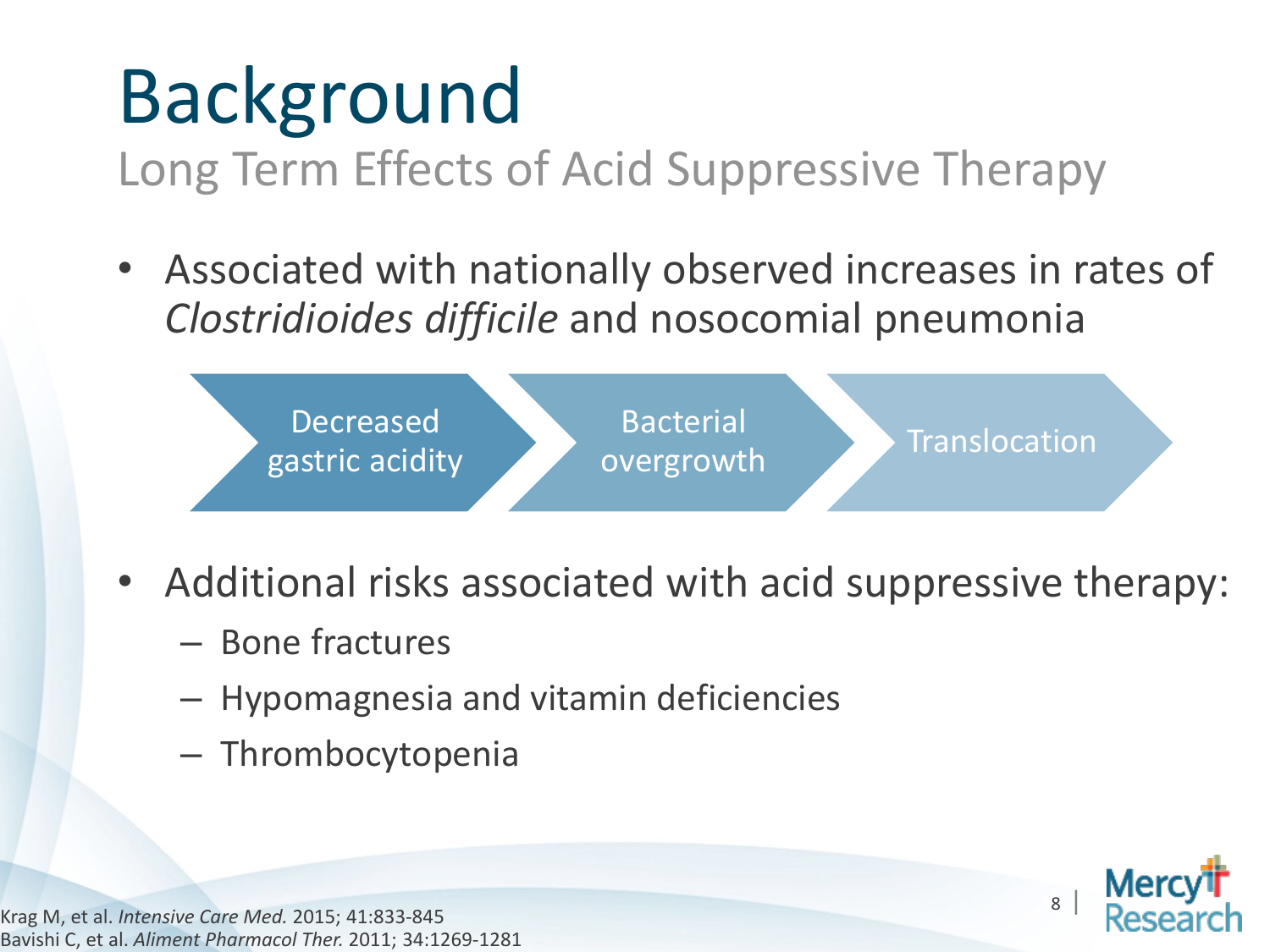ASHP Therapeutic Guidelines on Stress Ulcer Prophylaxis

- Mechanical ventilation > 48 hours
- Coagulopathy
	- Platelet count < 50, INR > 1.5, or PTT 2x baseline
- GI bleed within the last year
- Traumatic brain injury
	- GCS < 10 or unable to obey simple commands
- Major burns affecting  $> 35$  % of the body surface area
- Multiple trauma or spinal cord injury
- Hepatic insufficiency
	- Total bilirubin level > 5 mg/dL, AST > 150 U/L, or ALT > 150 U/L
- Two of the following
	- Sepsis

| <sup>9</sup>

- ICU stay > 7 days
- Occult bleeding
- Steroids with a daily dose > 250 mg of hydrocortisone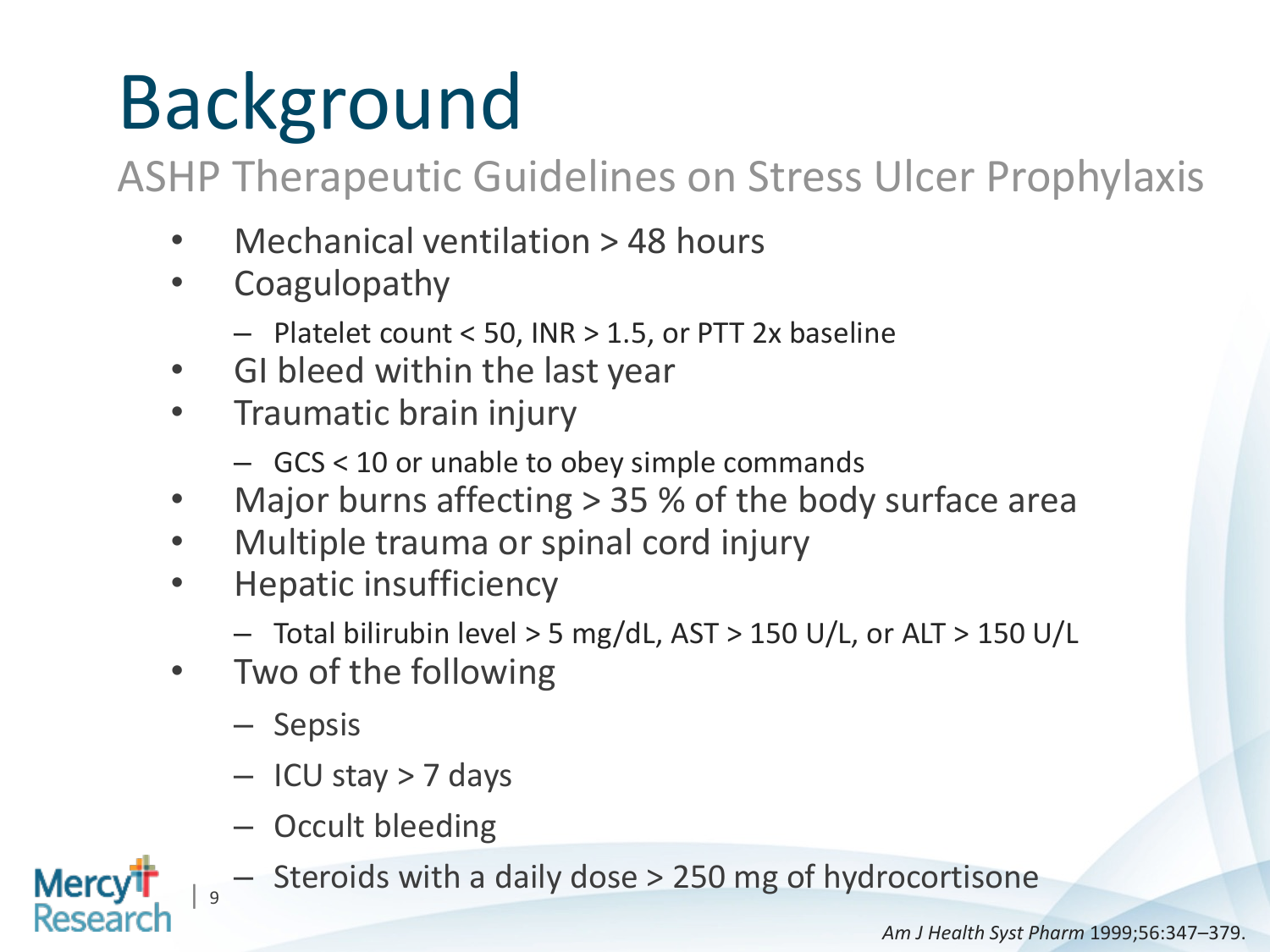Stress ulcer prophylaxis is administered without an indication at rates as high as 68.1%

• Once initiated, prophylaxis is continued in 81.2% of patients transferred from the ICU

• Patients are at risk of being continued on stress ulcer prophylaxis at hospital discharge

Farrel CP, et al. *J Crit Care.* 2010; 25(2):214-220 Rafinazari N, et al. *J Res Pharm Pract.* 2016; 5(3):186-192

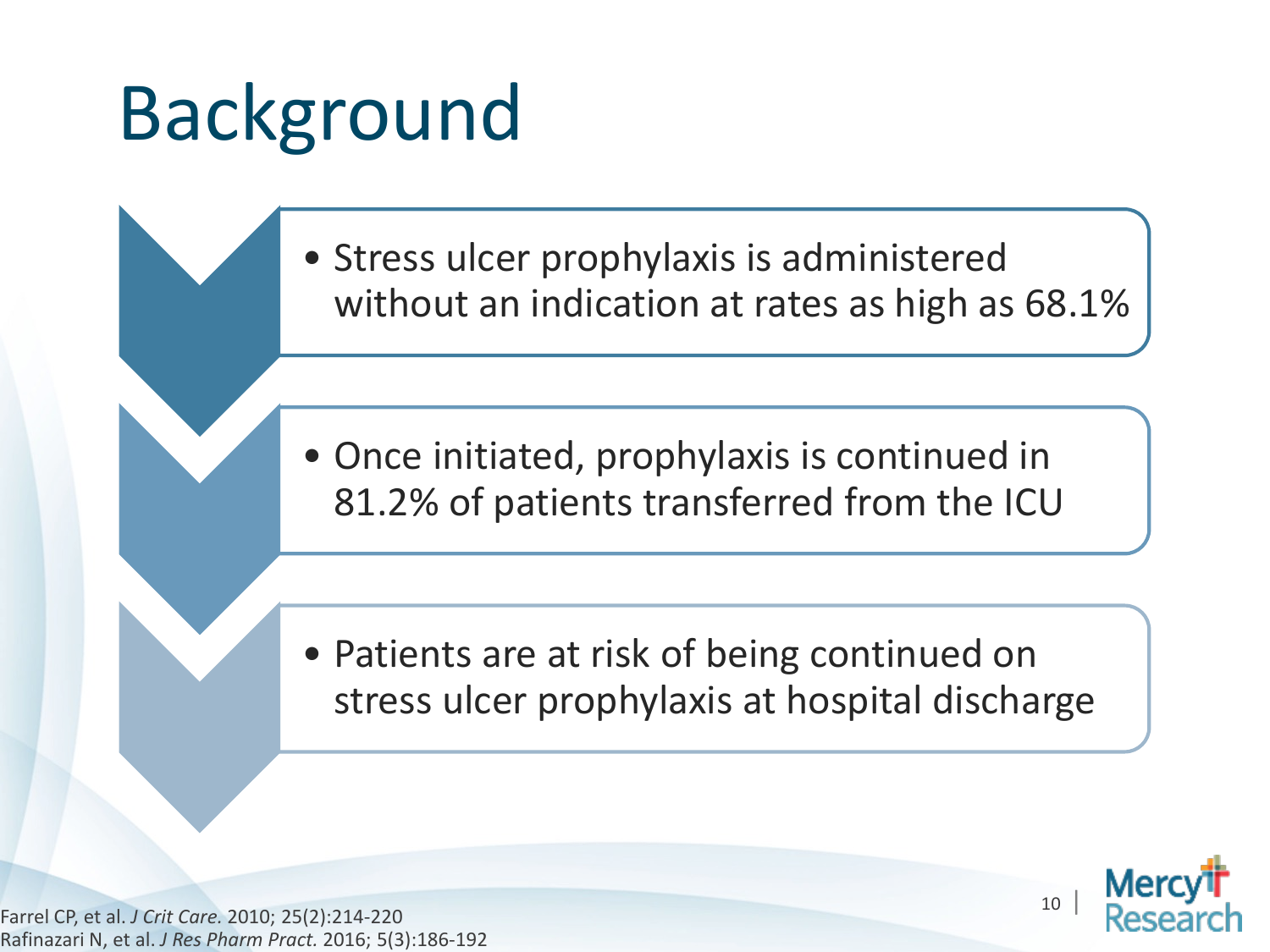| <sup>11</sup>

Mercy<sup>t</sup>r<br>Research

Impact of a clinical pharmacist stress ulcer prophylaxis management program on inappropriate use in hospitalized patients

| Objective                          | Evaluate the clinical and economic impact of a novel pharmacist-managed<br>stress ulcer prophylaxis program in ICU and general ward patients                    |                          |             |           |               |  |  |  |
|------------------------------------|-----------------------------------------------------------------------------------------------------------------------------------------------------------------|--------------------------|-------------|-----------|---------------|--|--|--|
| <b>Outcomes</b><br><b>Measures</b> | Mean percentage of patient days of inappropriate stress ulcer prophylaxis<br>Incidence of hospital acquired adverse clinical outcomes<br>Drug acquisition costs |                          |             |           |               |  |  |  |
| Design                             | Single center, retrospective, pre- and post study ( $N = 1134$ )                                                                                                |                          |             |           |               |  |  |  |
| <b>Results</b>                     |                                                                                                                                                                 |                          | Pre         | Post      | P Value       |  |  |  |
|                                    |                                                                                                                                                                 | <b>Inappropriate Use</b> | 14.4%       | 6%        | < 0.001       |  |  |  |
|                                    |                                                                                                                                                                 | Inappropriate Cont.      | 67.8%       | 38.9%     | ${}< 0.001$   |  |  |  |
|                                    |                                                                                                                                                                 | Inappropriate DC         | 29.9%       | 3.6%      | < 0.001       |  |  |  |
|                                    |                                                                                                                                                                 | <b>Total Costs</b>       |             |           |               |  |  |  |
|                                    |                                                                                                                                                                 | ICU                      | \$6247.17   | \$1752.21 | ${}< 0.001$   |  |  |  |
|                                    |                                                                                                                                                                 | <b>General Ward</b>      | \$13,805.53 | \$1528.28 | ${}_{<0.001}$ |  |  |  |
| Limitations                        | Single center, retrospective evaluation<br>Single post-implementation period                                                                                    |                          |             |           |               |  |  |  |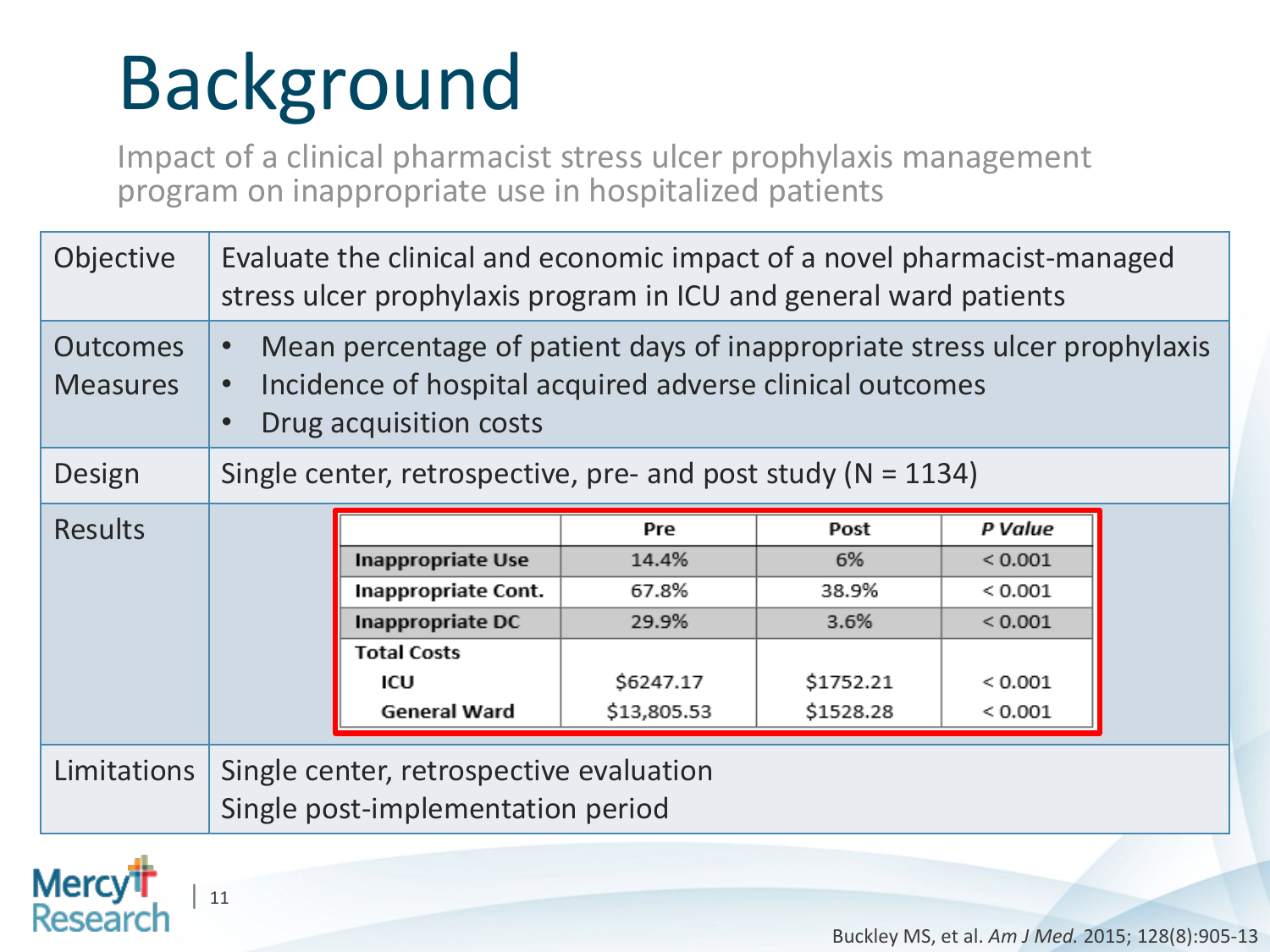# Primary Objective

#### Evaluate the effects of a pharmacist-driven stress ulcer prophylaxis discontinuation protocol on…

• Incidence of inappropriate acid suppressive therapy prescribed in the critical care unit and general medical unit

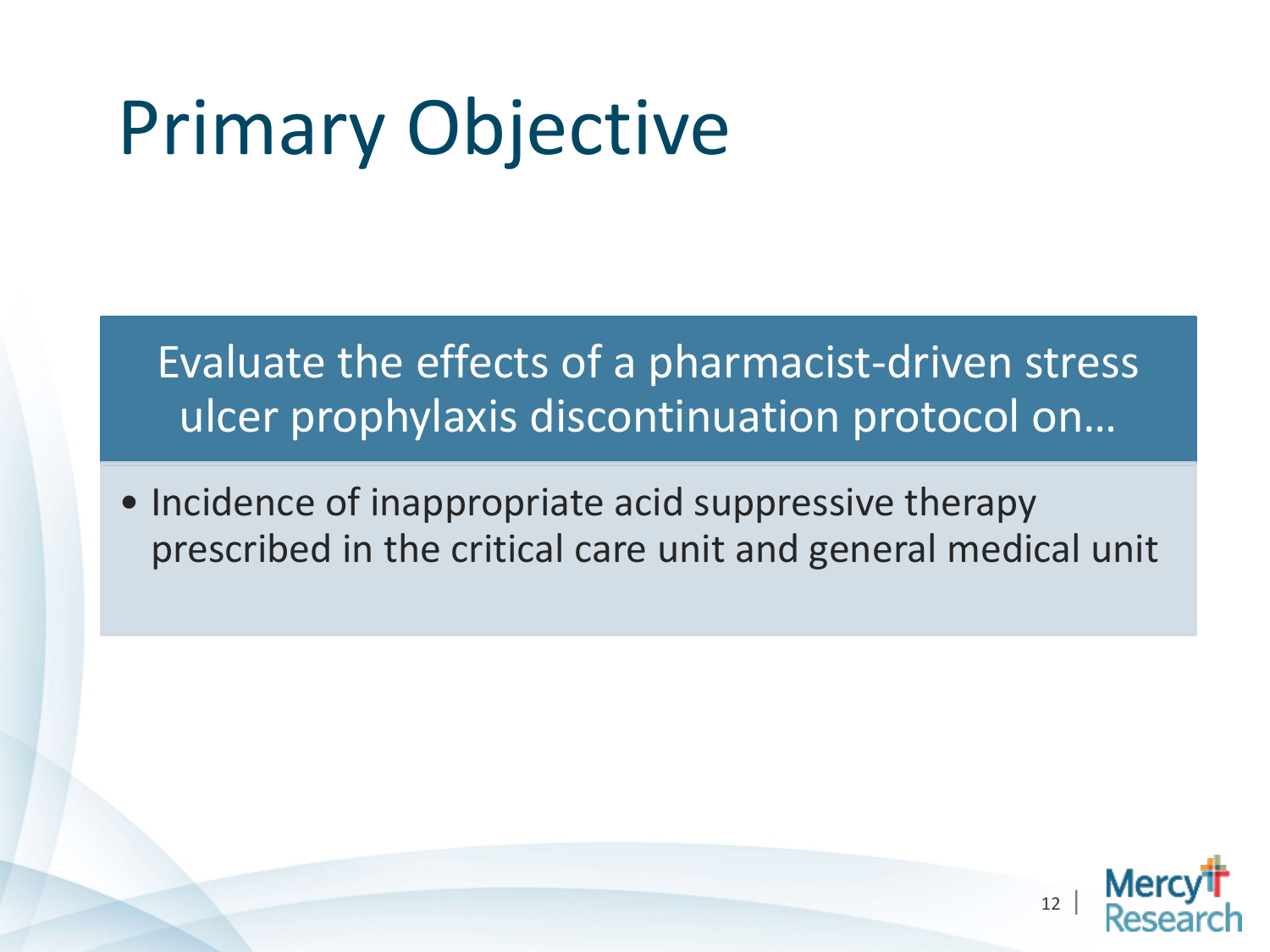## Secondary Objectives

Evaluate the effects of a pharmacist-driven stress ulcer prophylaxis discontinuation protocol on…

- Incidence of inappropriate acid suppressive therapy prescribed in the critical care unit
- Incidence of inappropriate acid suppressive therapy prescribed in the general medical unit
- Continuation of acid suppressive therapy without an indication upon transfer from the critical care unit
- Continuation of acid suppressive therapy without an indication upon discharge from the hospital
- Medication cost savings

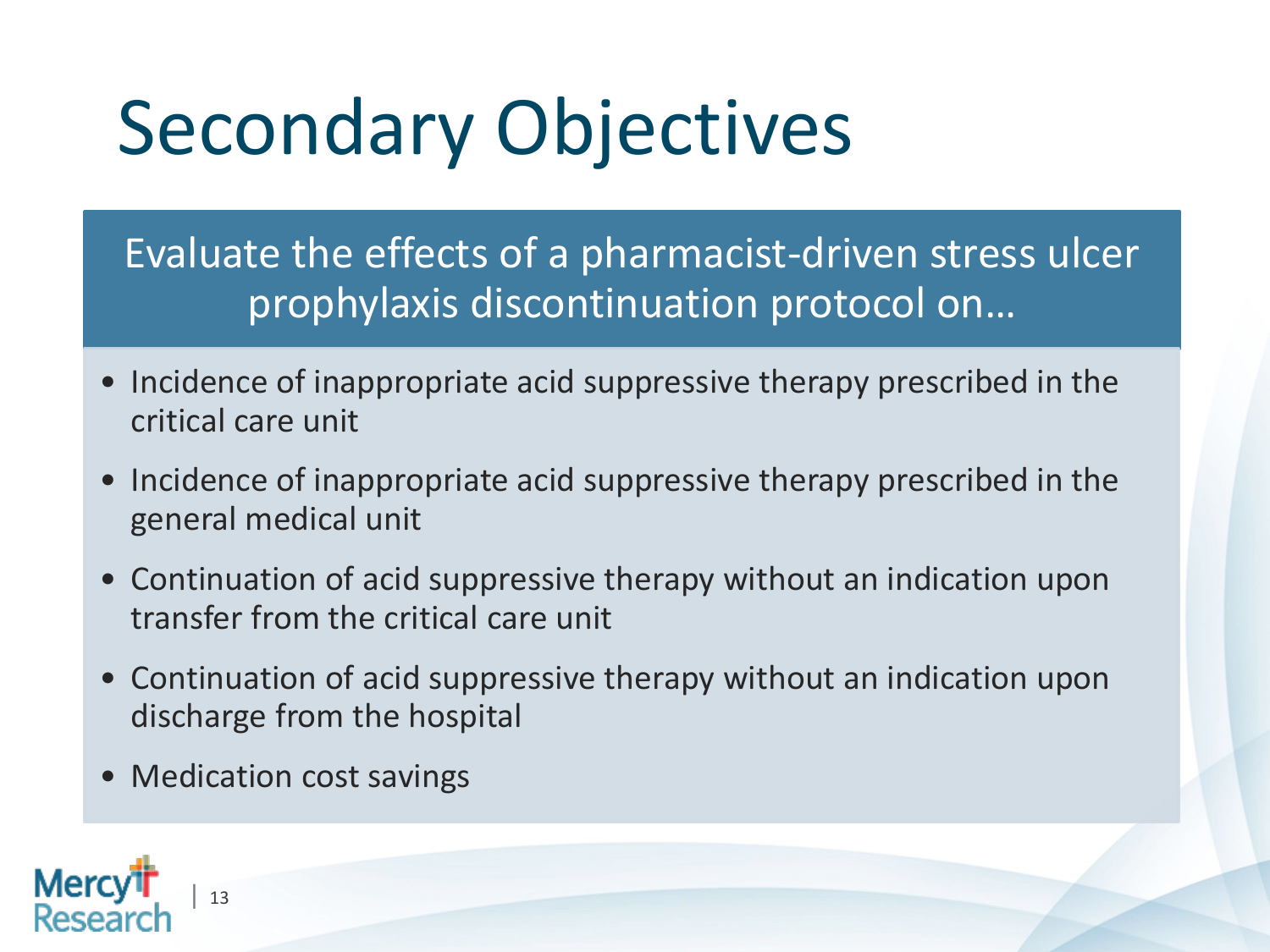# Mercy Protocol

Upon identification, Mercy Springfield clinical pharmacists will discontinue inappropriate acid suppressive therapy in adult patients

#### **Indications for stress ulcer prophylaxis**

- Mechanical ventilation
- Coagulopathy
- History of GI bleed
- Traumatic brain injury
- Trauma or spinal cord injury
- Hepatic failure
- Two of the following:
	- Sepsis
	- ICU stay > 7 days
	- Occult bleeding
	- High dose steroid use

#### **Treatment indications for acid suppressive therapy**

- Acute upper GI bleed
- Barrett's esophagus
- Erosive esophagitis
- Gastric bypass
- Gastric or duodenal ulcer
- Gastroesophageal reflux
- *H pylori* treatment
- Post cardiac surgery
- Severe allergic reactions
- Zollinger-Ellison Syndrome
- Use prior to admission

Mero

<sup>14</sup> |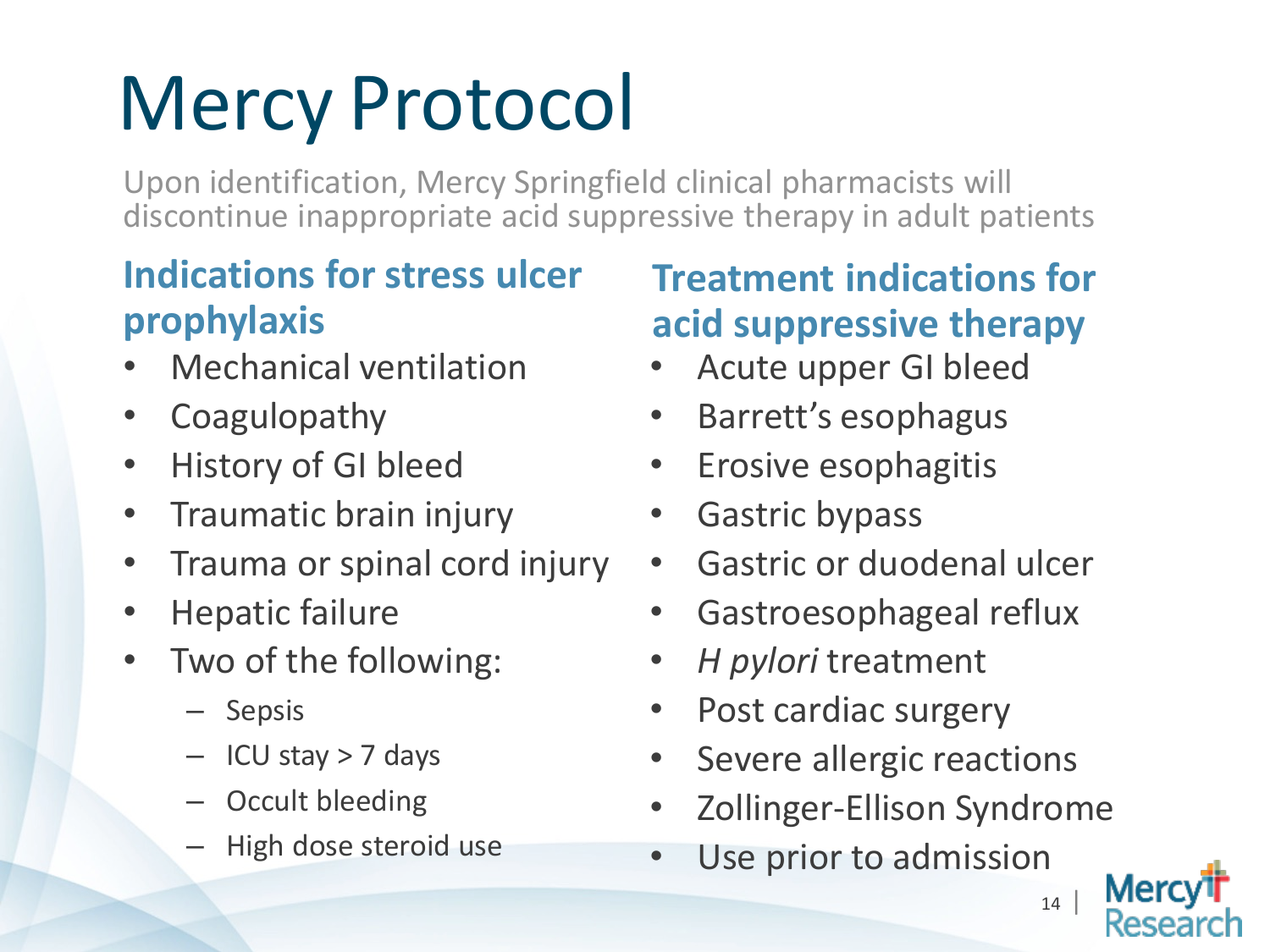

#### Single Center

#### Retrospective chart review

Study period: July 1, 2019 to January 31, 2020

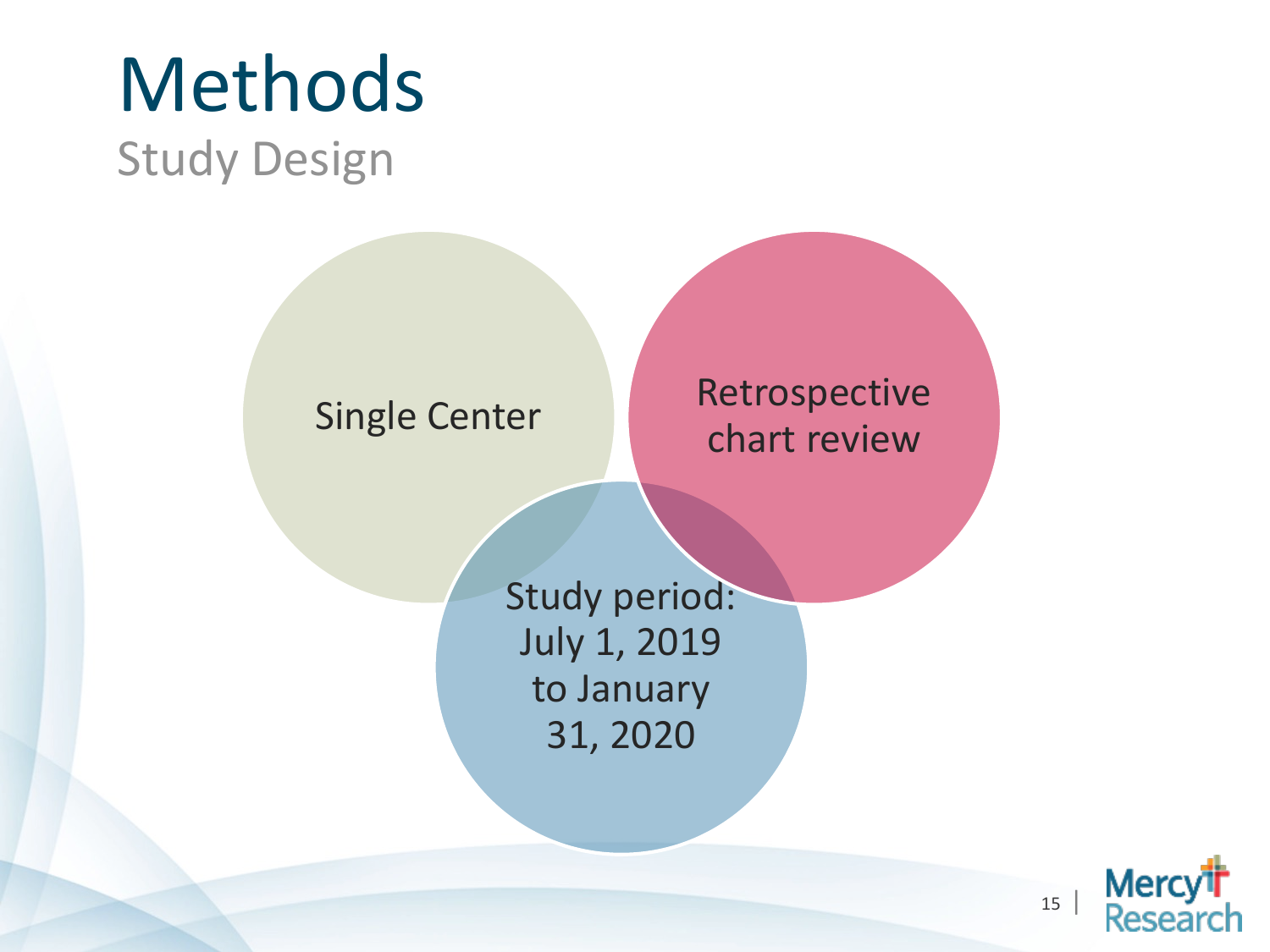# Methods

Statistical Analysis

- To achieve 80% power with a 5% significance level, a sample size of 400 total patients was required to detect a 50% reduction in inappropriate therapy
- Descriptive statistics represented as frequencies and percentages
- Study outcomes addressed using the chi-square test for categorical data
- Costs data presented in dollars per 100 patients

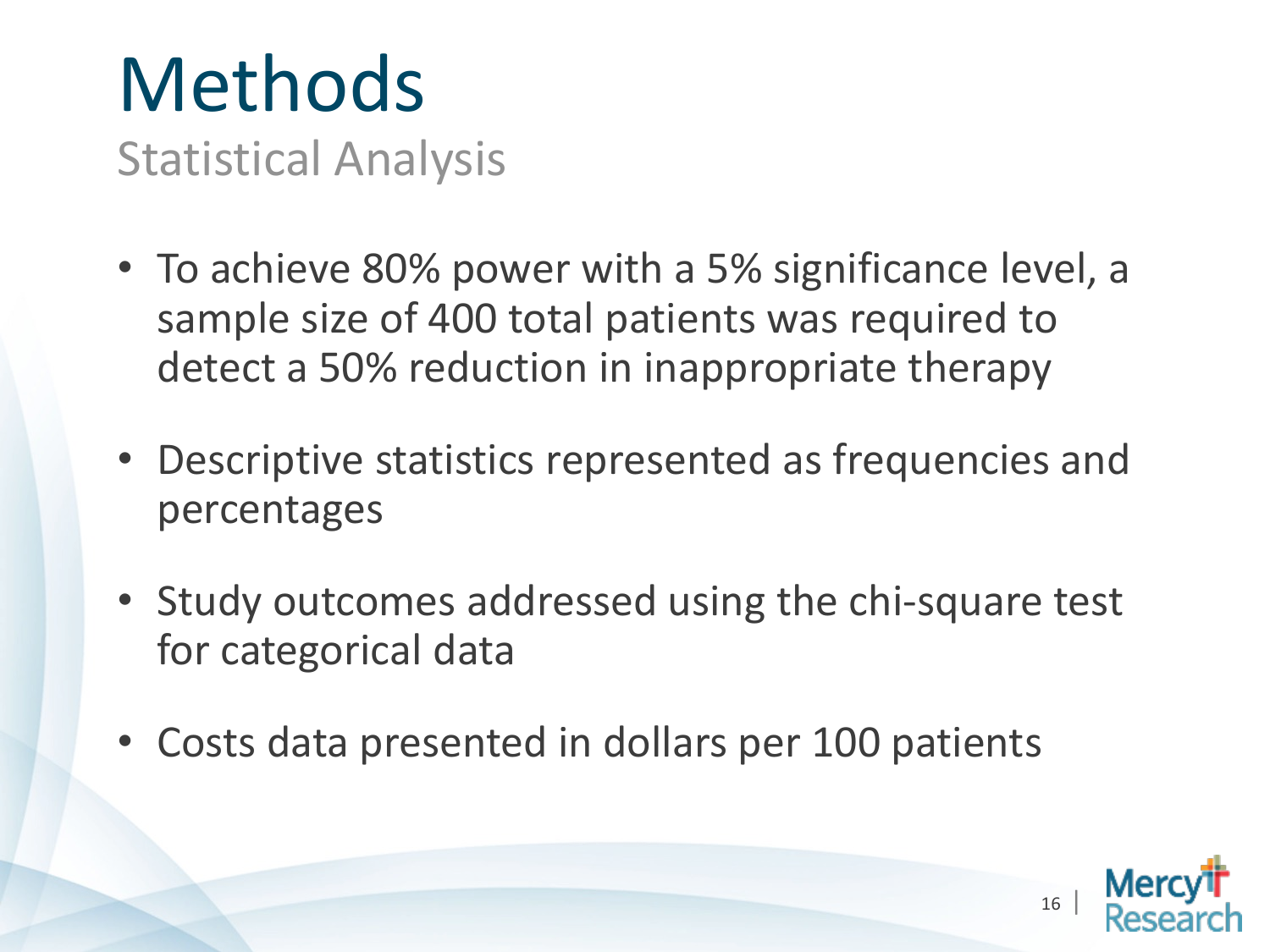### Methods Inclusion and Exclusion Criteria

#### Inclusion

- Aged 18 years or older
- Received pantoprazole, famotidine, ranitidine or lansoprazole during inpatient visit

#### Exclusion

• Received pantoprazole infusion for the treatment of acute upper gastrointestinal bleeding

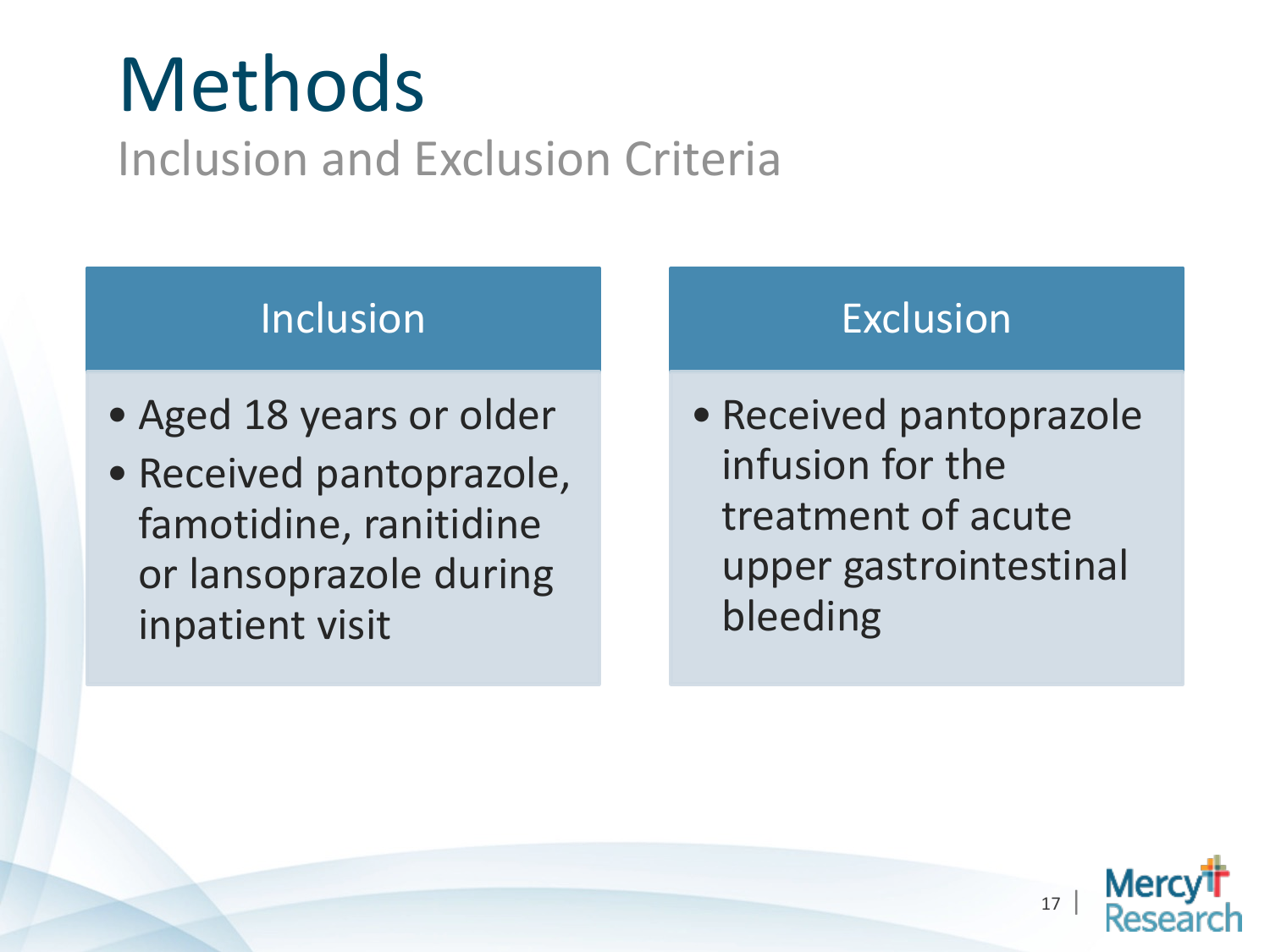### Methods



Mercy<sup>t</sup>r<br>Researc | <sup>18</sup>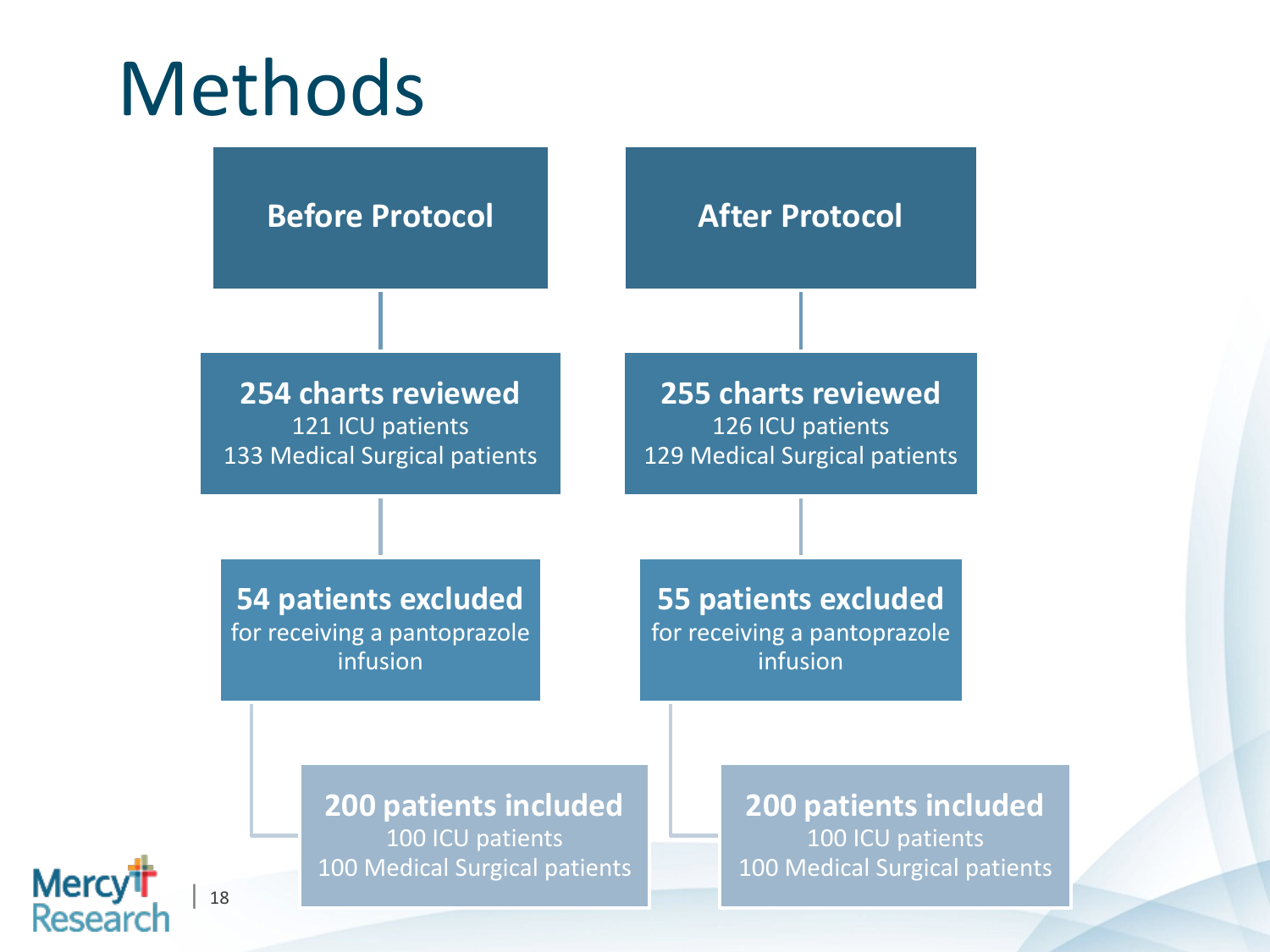### Results Total Population



Mercy<sup>t</sup>r<br>Research <sup>19</sup> |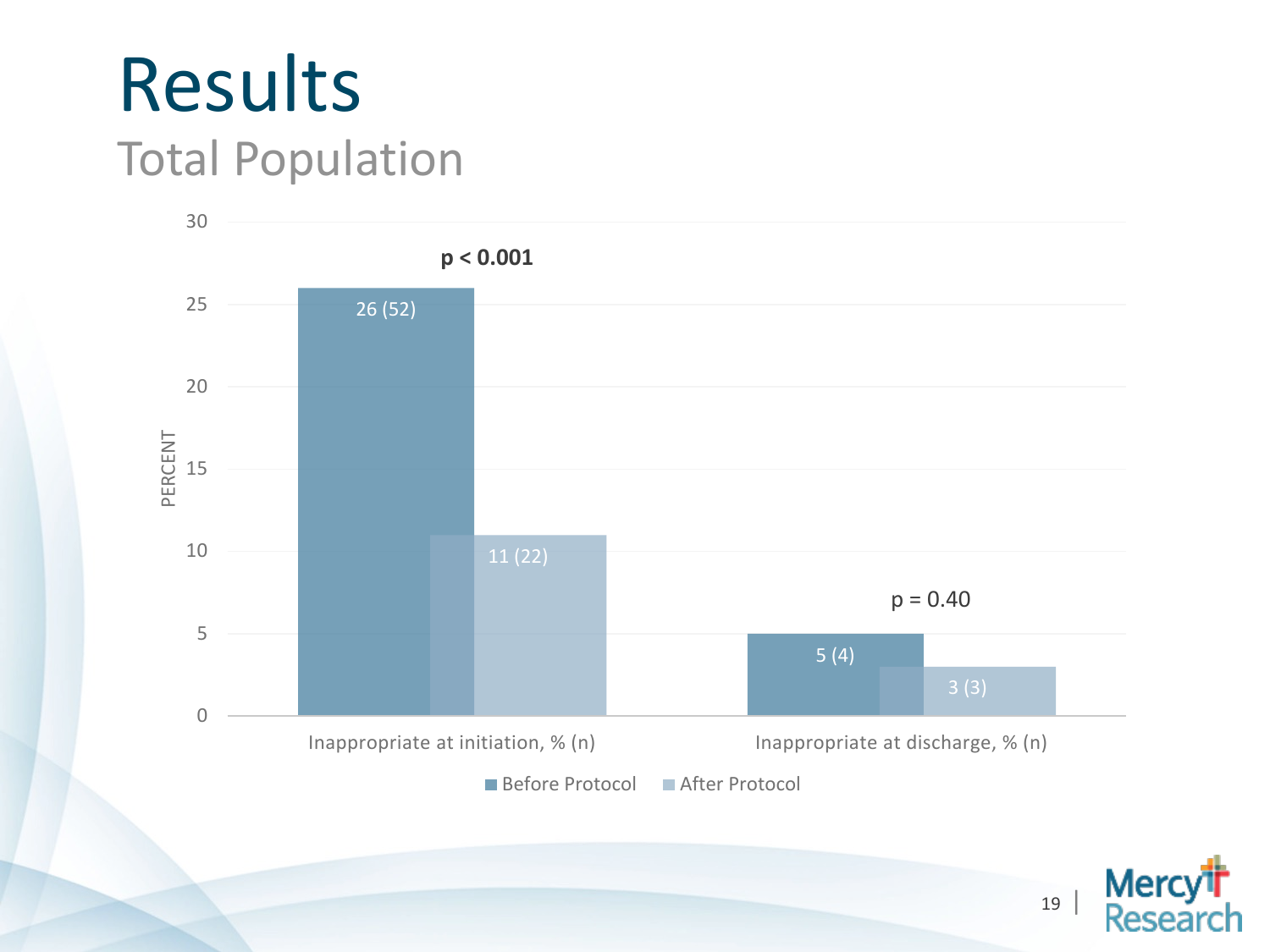### Results Intensive Care Unit



Mercy<sup>th</sup><br>Research <sup>20</sup> |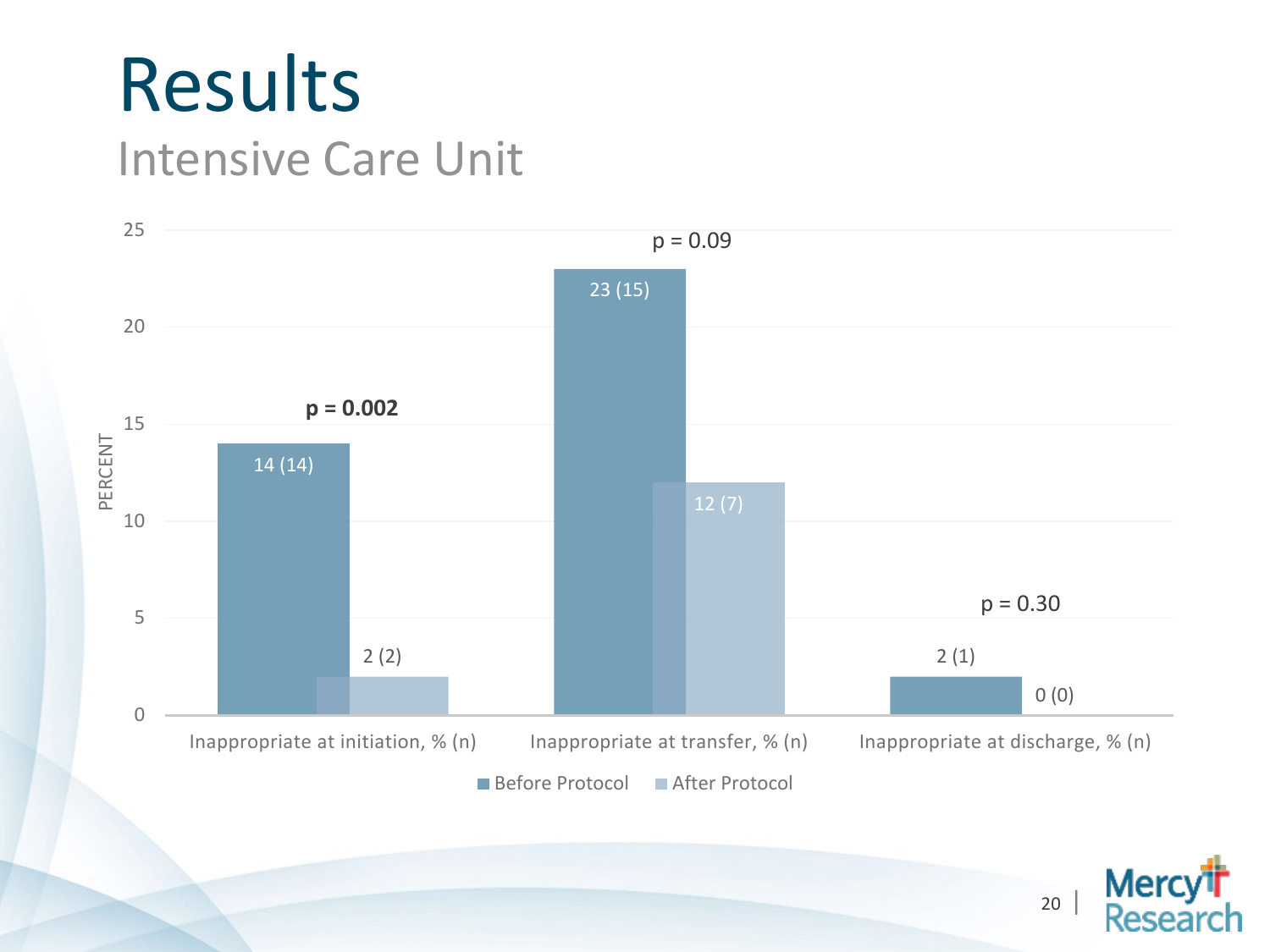



<sup>21</sup> |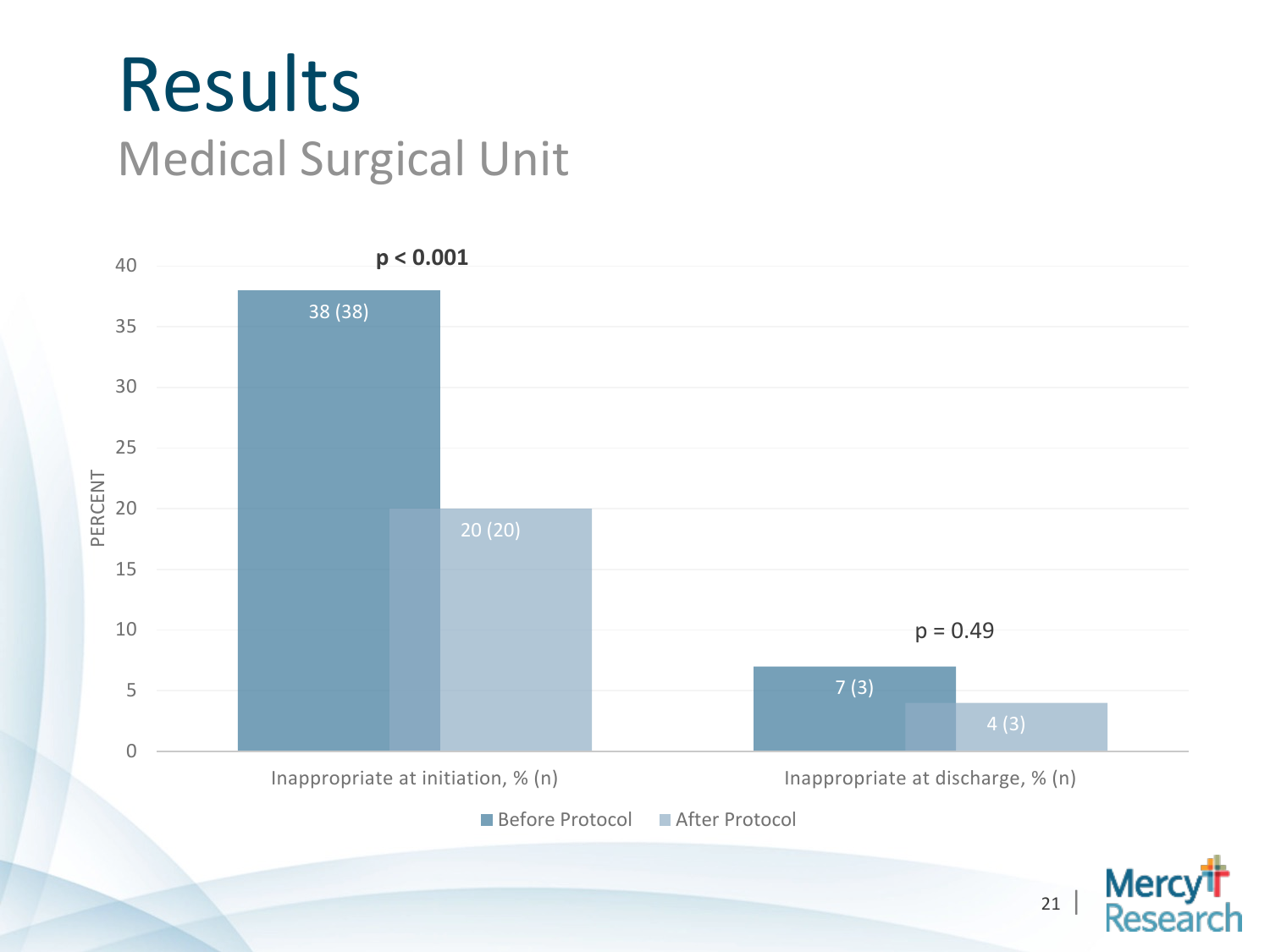## Results

Indications for Acid Suppressive Therapy

Before Protocol (n = 200)



After Protocol (n = 200)

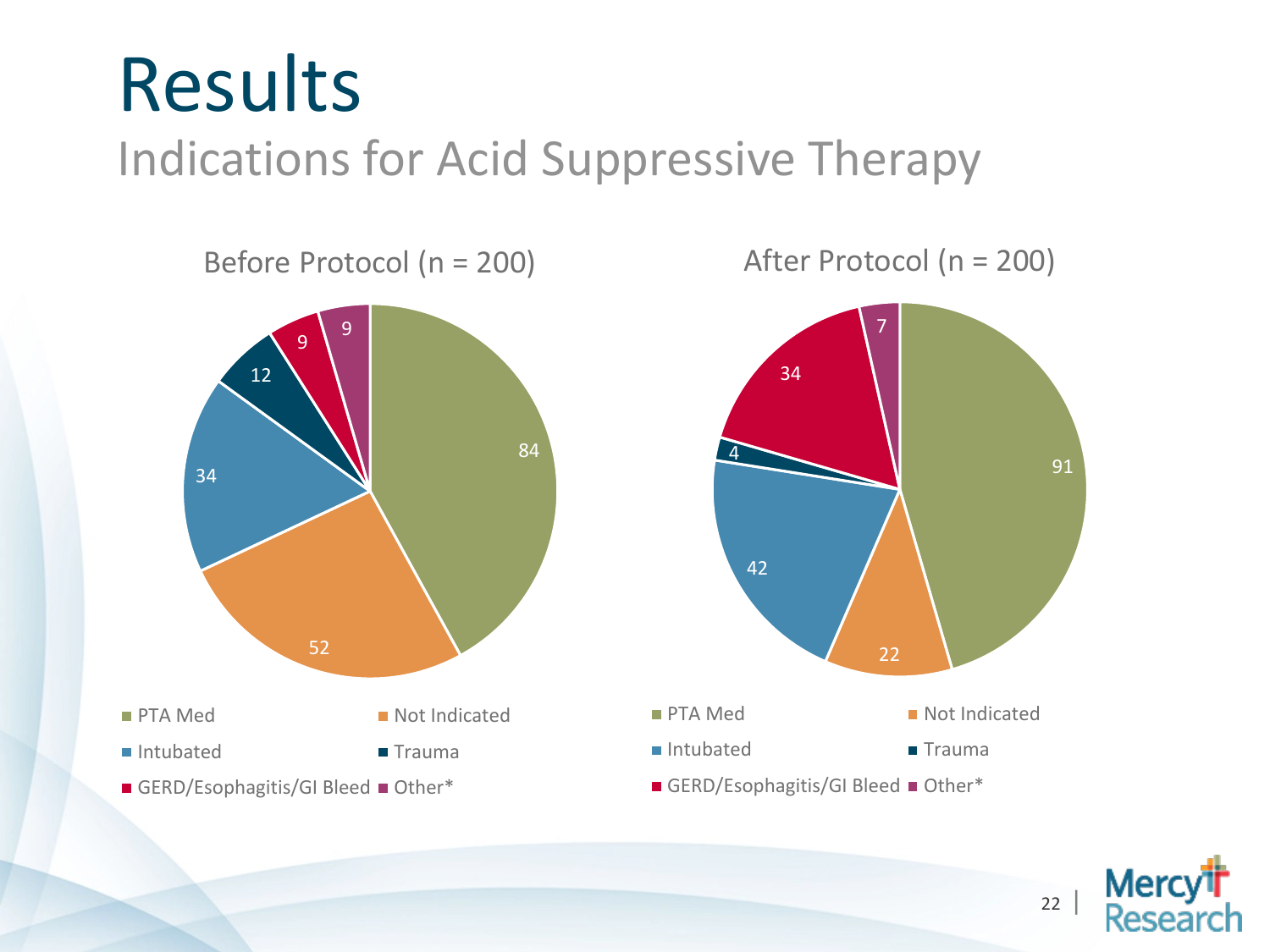### Results Cost Analysis

|                               | Cost of Inappropriate Use (\$ per 100 patients) |       |  |  |
|-------------------------------|-------------------------------------------------|-------|--|--|
| <b>Unit</b>                   | <b>Before</b>                                   | After |  |  |
| <b>ICU + Medical Surgical</b> | 92.33                                           | 56.06 |  |  |
| <b>ICU</b>                    | 12.00                                           | 10.15 |  |  |
| Transferred out of ICU        | 13.62                                           | 14.49 |  |  |
| <b>Medical Surgical Unit</b>  | 159.04                                          | 87.47 |  |  |

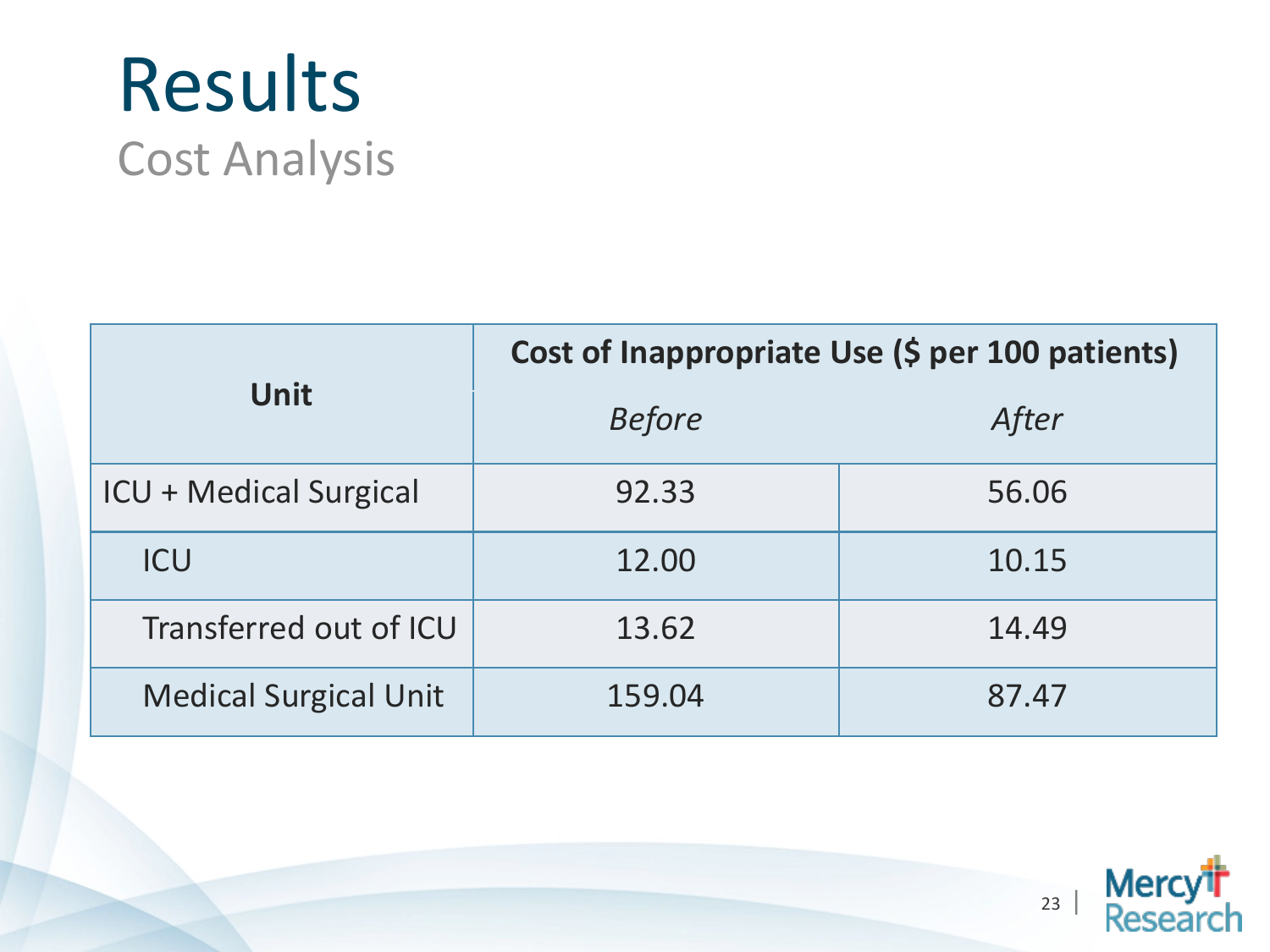## Conclusions

Implementation of a pharmacist-driven stress ulcer prophylaxis protocol significantly increases adherence to the best practice prescribing of acid suppressive therapy in the ICU and medical units and reduces medication costs

Inappropriate continuation of acid suppressive therapy was not significantly reduced upon transfer from the ICU or upon discharge from the hospital as a result of the protocol

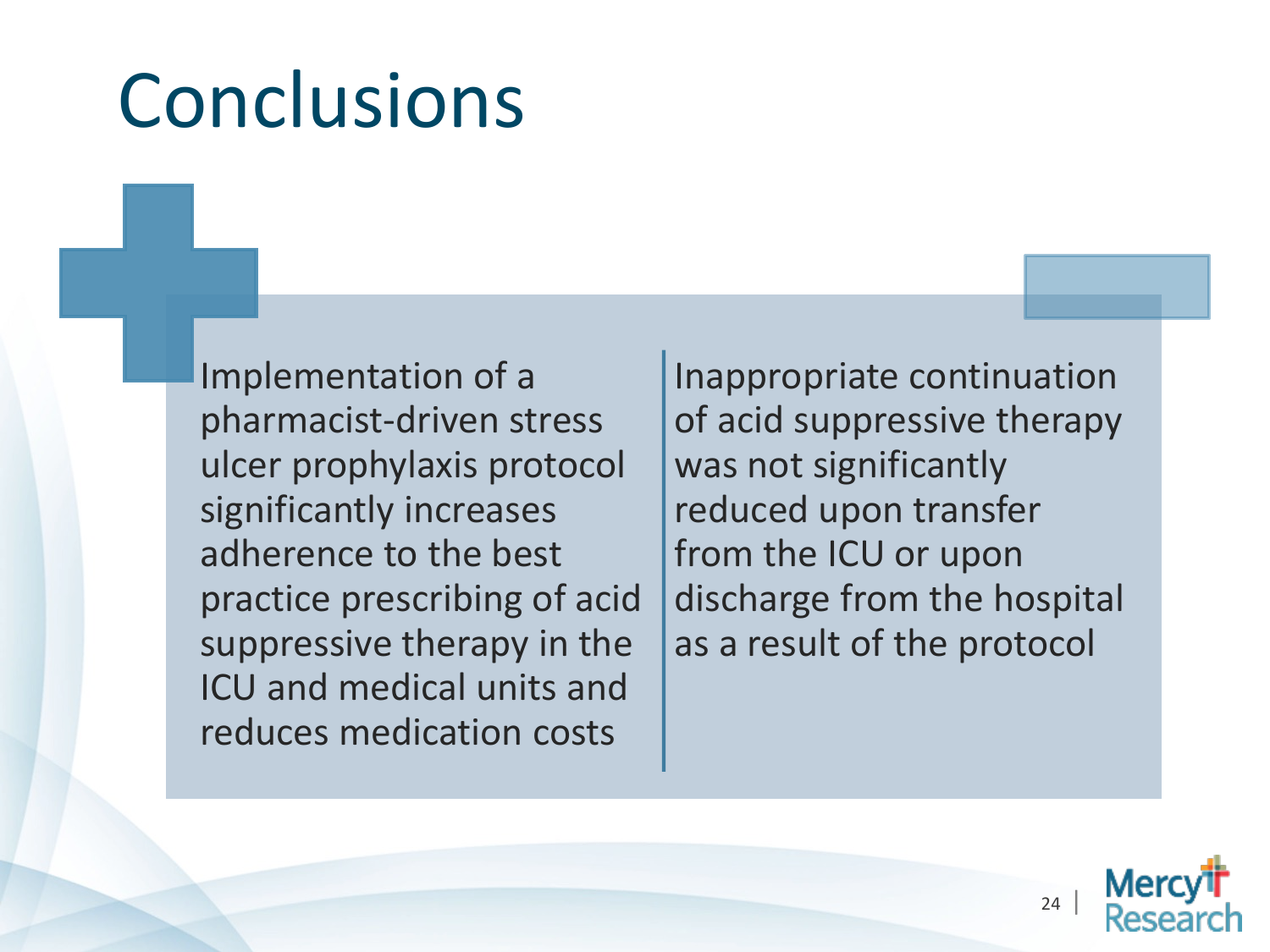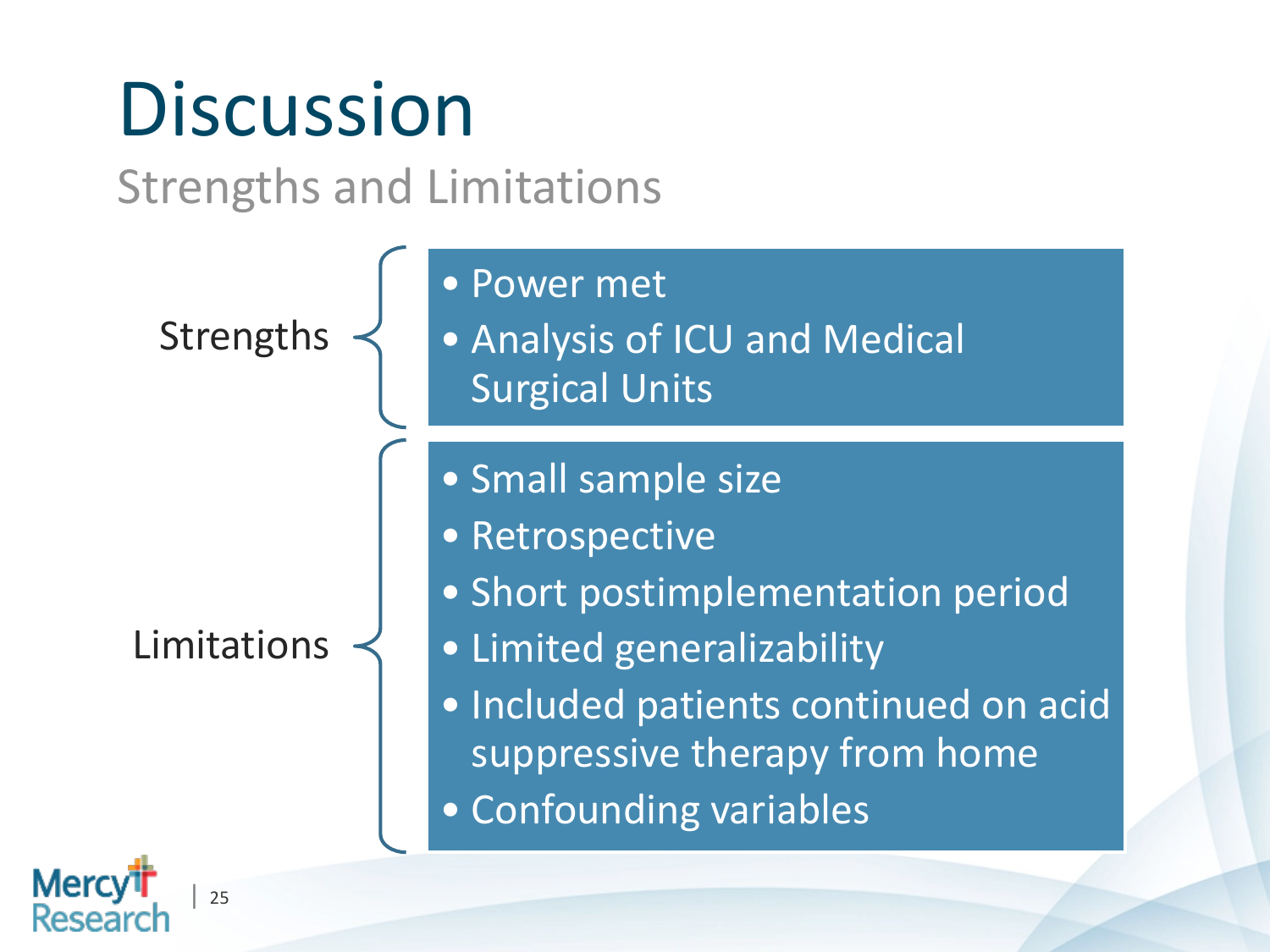## **Discussion**

| <sup>26</sup>

Merc

Confounding Variables

- Pharmacist-provided education may have changed prescribing habits on its own
- Minimal pharmacist utilization outside of the ICU
- Providers required to select indications for proton pump inhibitors after implementation of the protocol
	- Impacted prescribing habits and data collection

| <b>O</b> Indication: |                                          | Gastroesophageal reflux disease (GERD) Upper gastrointestinal (GI) bleed Gastric or duodenal ulcer |  |  |  |                            |
|----------------------|------------------------------------------|----------------------------------------------------------------------------------------------------|--|--|--|----------------------------|
|                      |                                          | Helicobacter pylori (H. pylori) NSAID-induced ulcer prophylaxis   Zollinger-Ellison syndrome       |  |  |  | <b>Erosive esophagitis</b> |
|                      | Stress ulcer prophylaxis<br><b>Other</b> |                                                                                                    |  |  |  |                            |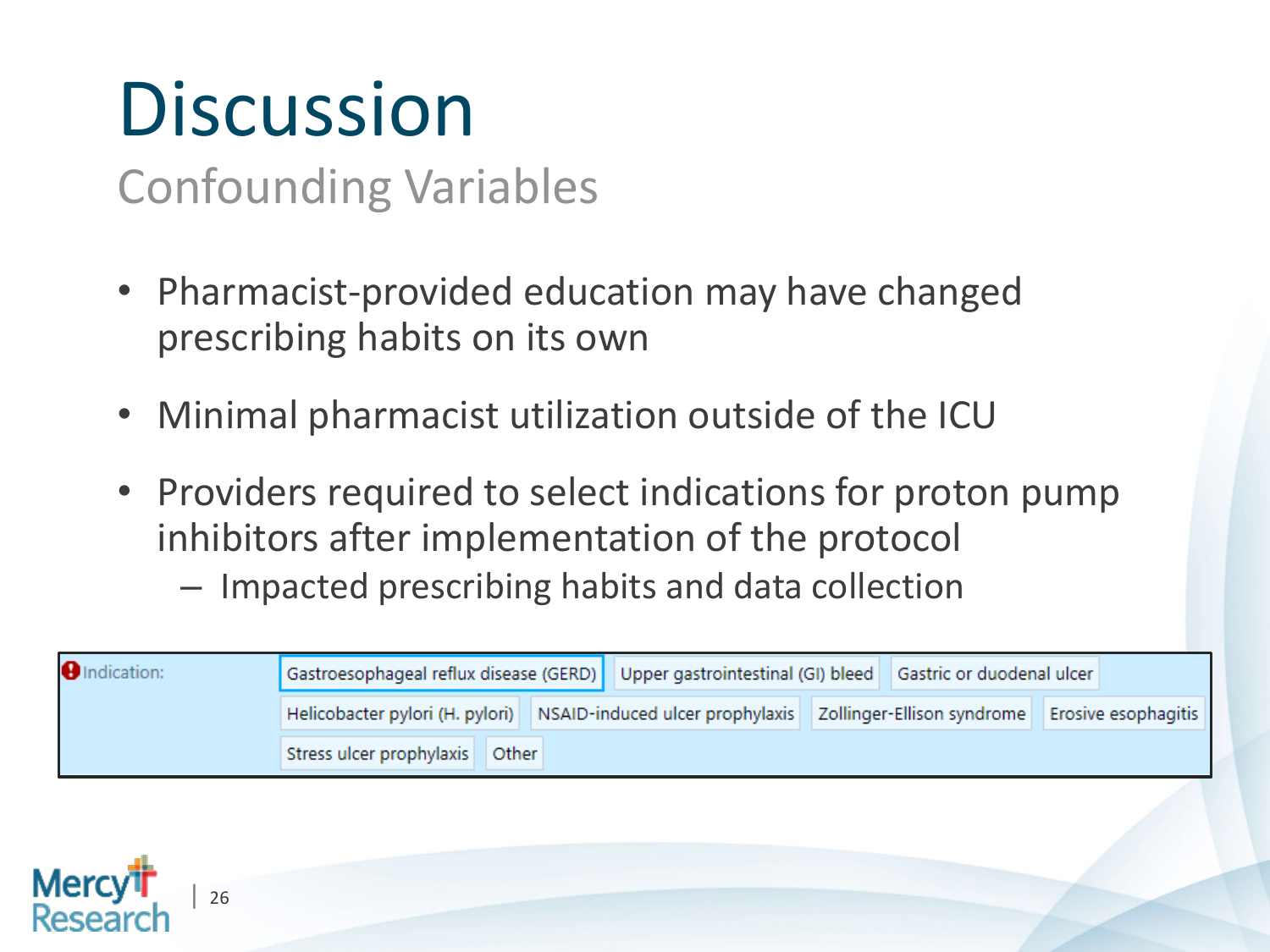### Future Directions and Application

- Larger study necessary
	- Multiple ICUs and general units
	- Exclude patients continuing acid suppressive therapy from prior to admission
	- Evaluate clinical outcomes
- Pharmacy department education at onboarding to improve utilization
- Rx Scoring Tool implementation

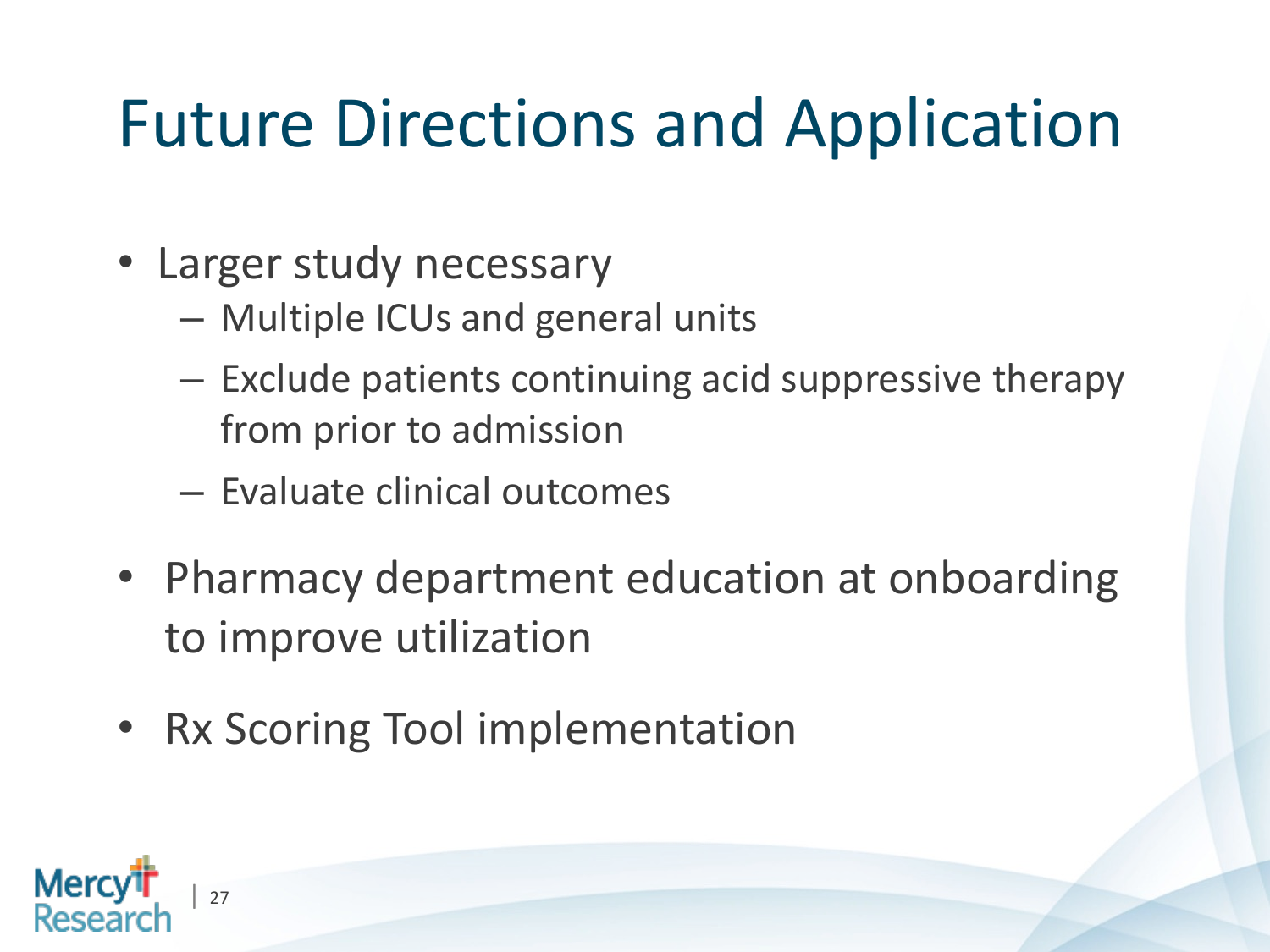## References

- Stollman N, Metz DC. Pathophysiology and prophylaxis of stress ulcer in intensive care unit patients. *J Crit Care* 2005;20(1):35–45.
- Spirt MJ. Stress-related mucosal disease: risk factors and prophylactic therapy. *Clin Ther* 2004;26(2):197–213.
- Barletta JF, et al. Stress Ulcer Prophylaxis. *Crit Care Med.* 2016;44(7):1395-1405.
- Krag M, Perner A, Wetterslev J, et al; SUP-ICU co-authors: Prevalence and outcome of gastrointestinal bleeding and use of acid suppressants in acutely ill adult intensive care patients. *Intensive Care Med*. 2015; 41:833–845.
- Spirt MJ, Stanley S. Update on stress ulcer prophylaxis in critically ill patients. *Crit Care Nurse* 2006;26(1):18–20, 22–28.
- ASHP Therapeutic Guidelines on Stress Ulcer Prophylaxis. ASHP Commission on Therapeutics and approved by the ASHP Board of Directors on November 14, 1998. *Am J Health Syst Pharm* 1999;56:347–379.
- Bavishi C, Dupont HL: Systematic review: The use of proton pump inhibitors and increased susceptibility to enteric infection. *Aliment Pharmacol Ther.* 2011; 34:1269–1281.